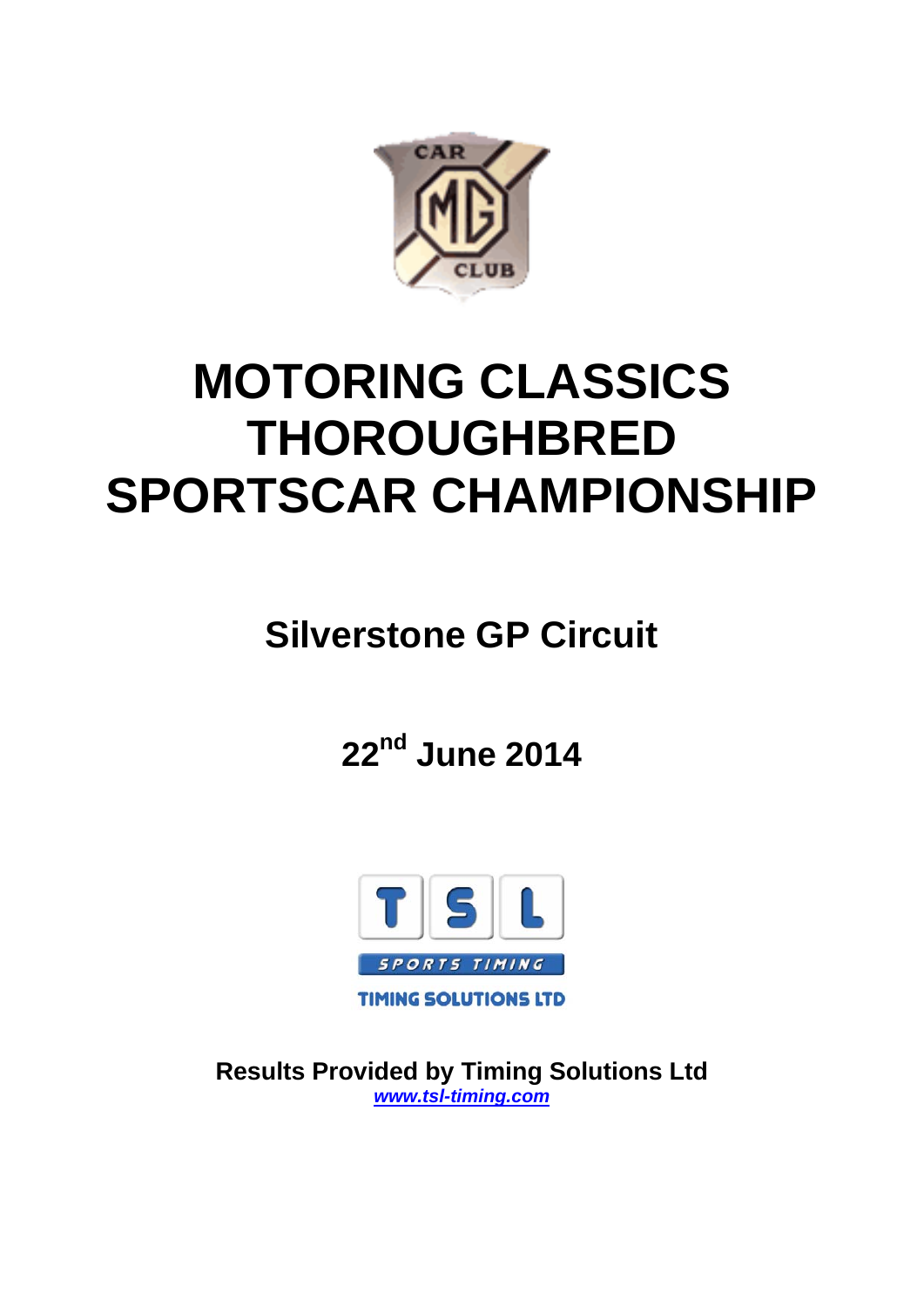# **MGCC Motoring Classics Thoroughbred Sportscars with MGA Race QUALIFYING - RACE 13 - CLASSIFICATION**

| <b>POS</b> | <b>NO</b>   | <b>CL</b>      | PIC NAME                          | <b>ENTRY</b>         | <b>TIME</b> | ON             | LAPS           | GAP    | <b>DIFF</b> | <b>MPH</b> |
|------------|-------------|----------------|-----------------------------------|----------------------|-------------|----------------|----------------|--------|-------------|------------|
| 1          | 92          | D              | <sup>1</sup> Spencer MCCARTHY     | MG B GT V8           | 2:24.584    | 4              | 5              |        |             | 90.61      |
| 2          | 93          | D              | <sup>2</sup> Russell MCCARTHY     | MG B GT V8           | 2:24.721    | 5              | 5              | 0.137  | 0.137       | 90.53      |
| 3          | 64          | $\mathsf{C}$   | <b>Josh FILES</b>                 | Triumph TR6          | 2:26.193    | $\overline{7}$ | 8              | 1.609  | 1.472       | 89.61      |
| 4          | 86          | D              | 3 Neil FOWLER                     | MG B GT V8           | 2:26.897    | 5              | 7              | 2.313  | 0.704       | 89.18      |
| 5          | 83          | D              | 4 Rob SPENCER                     | MG B GT V8           | 2:27.017    | 4              | 6              | 2.433  | 0.120       | 89.11      |
| 6          | 84          | B              | <b>Ollie NEAVES</b><br>1          | MGB GT V8            | 2:29.111    | 3              | $\overline{4}$ | 4.527  | 2.094       | 87.86      |
| 7          | 91          | D.             | 5 Ian PRIOR                       | MG B GT V8           | 2:30.745    | 2              | 4              | 6.161  | 1.634       | 86.91      |
| 8          | 68          | $\mathsf{C}$   | 2 Lawrence WOOD                   | MG B Costello GT V8  | 2:34.173    | 5              | 8              | 9.589  | 3.428       | 84.98      |
| 9          | 75          | $\mathsf{C}$   | 3 Ken DEAMER                      | MG B GT V8           | 2:34.910    | 4              | 8              | 10.326 | 0.737       | 84.57      |
| 10         | 41          | B              | <sup>2</sup> Babak FARSIAN        | <b>MG B Roadster</b> | 2:37.081    | 3              | 5              | 12.497 | 2.171       | 83.40      |
| 11         | 49          | B              | 3 Mark SCOTT                      | <b>MG B Roadster</b> | 2:37.980    | 6              | $\overline{7}$ | 13.396 | 0.899       | 82.93      |
| 12         | 33          | B              | 4 Max CAWTHORN                    | MG B Roadster        | 2:38.286    | 4              | 7              | 13.702 | 0.306       | 82.77      |
| 13         | 38          | B              | 5 Neil CAWTHORN                   | <b>MG A Roadster</b> | 2:38.294    | 7              | 7              | 13.710 | 0.008       | 82.76      |
| 14         | 65          | $\mathcal{C}$  | <sup>4</sup> Tyrone (Ben) WHITE   | MG B V8 Roadster     | 2:39.178    | 6              | 7              | 14.594 | 0.884       | 82.30      |
| 15         | 76          | $\mathcal{C}$  | 5 Jonathan UPCHURCH               | MG B GT V8           | 2:39.591    | $\overline{7}$ | 7              | 15.007 | 0.413       | 82.09      |
| 16         | 70          | $\mathsf{C}$   | 6 Jordan SPENCER                  | MG B GT V8           | 2:39.975    | 8              | 8              | 15.391 | 0.384       | 81.89      |
| 17         | 36          | B              | 6 Colin JONES                     | MG A Twin Cam        | 2:41.953    | 4              | 5              | 17.369 | 1.978       | 80.89      |
| 18         | 81          | X              | <sup>1</sup> Alex THISTLETHWAYTE  | Ford Mustang         | 2:45.399    | $\overline{7}$ | 7              | 20.815 | 3.446       | 79.21      |
| 19         | 25          | $\overline{A}$ | <b>Jack SMITH</b><br>$\mathbf{1}$ | MG A                 | 2:46.107    | $\overline{7}$ | 7              | 21.523 | 0.708       | 78.87      |
| 20         | 57          | $\mathsf{C}$   | 7 Alan CHARLTON                   | Triumph TR6          | 2:46.578    | 4              | 5              | 21.994 | 0.471       | 78.65      |
| 21         | 23          | B              | 7 Clive GIMSON                    | Triumph GT6          | 2:48.314    | 3              | 7              | 23.730 | 1.736       | 77.84      |
| 22         | 74          | $\mathsf{C}$   | 8 Phillip LAMBE                   | Triumph TR6          | 2:49.035    | $\overline{7}$ | 7              | 24.451 | 0.721       | 77.50      |
| 23         | 11          | $\overline{A}$ | 2 Martyn CLEWS                    | MG Midget/Sprite     | 2:49.151    | $\overline{7}$ | $\overline{7}$ | 24.567 | 0.116       | 77.45      |
| 24         | $\ast$<br>4 | $\overline{A}$ | 3 Peter HISCOCKS                  | MG A Roadster        | 2:49.850    | $\overline{7}$ | 7              | 25.266 | 0.699       | 77.13      |
| 25         | 39          | $\overline{A}$ | 4 Ivan HAYWARD                    | MG <sub>B</sub>      | 2:49.950    | 5              | 7              | 25.366 | 0.100       | 77.09      |
| 26         | 55          | $\mathsf{C}$   | 9 Michael HUNTER                  | Triumph TR4          | 2:50.164    | 6              | 7              | 25.580 | 0.214       | 76.99      |
| 27         | 82          | $\mathsf{D}$   | 6 Martin BARROW                   | Jaguar E Type        | 2:52.038    | $\overline{7}$ | $\overline{7}$ | 27.454 | 1.874       | 76.15      |
| 28         | 24          | B              | 8 Bob LINES                       | MG A Twin Cam        | 2:56.184    | 3              | 5              | 31.600 | 4.146       | 74.36      |
| 29         | 136         | B              | 9 Nick WILKINS                    | <b>MG A Roadster</b> | 2:56.456    | 3              | 6              | 31.872 | 0.272       | 74.24      |
| 30         | 42          | B              | 10 Robert INNES-KER               | MG A Roadster        | 2:57.946    | 5              | 6              | 33.362 | 1.490       | 73.62      |
| 31         | 90          | Χ              | 2 Ian CLARK                       | MG C GT Sebring      | 3:05.213    | 5              | 6              | 40.629 | 7.267       | 70.73      |

**Car 4 - transponder not working, please fix before the race.**

**Weather / Track : Bright / Dry**

These results are provisional until the conclusion of any judicial and technical matters. Start: 09:00 Flag 09:20 End: 09:23

Clerk Of Course : Timekeeper :

Circuit Length = 3.6393 miles Silverstone Historic GP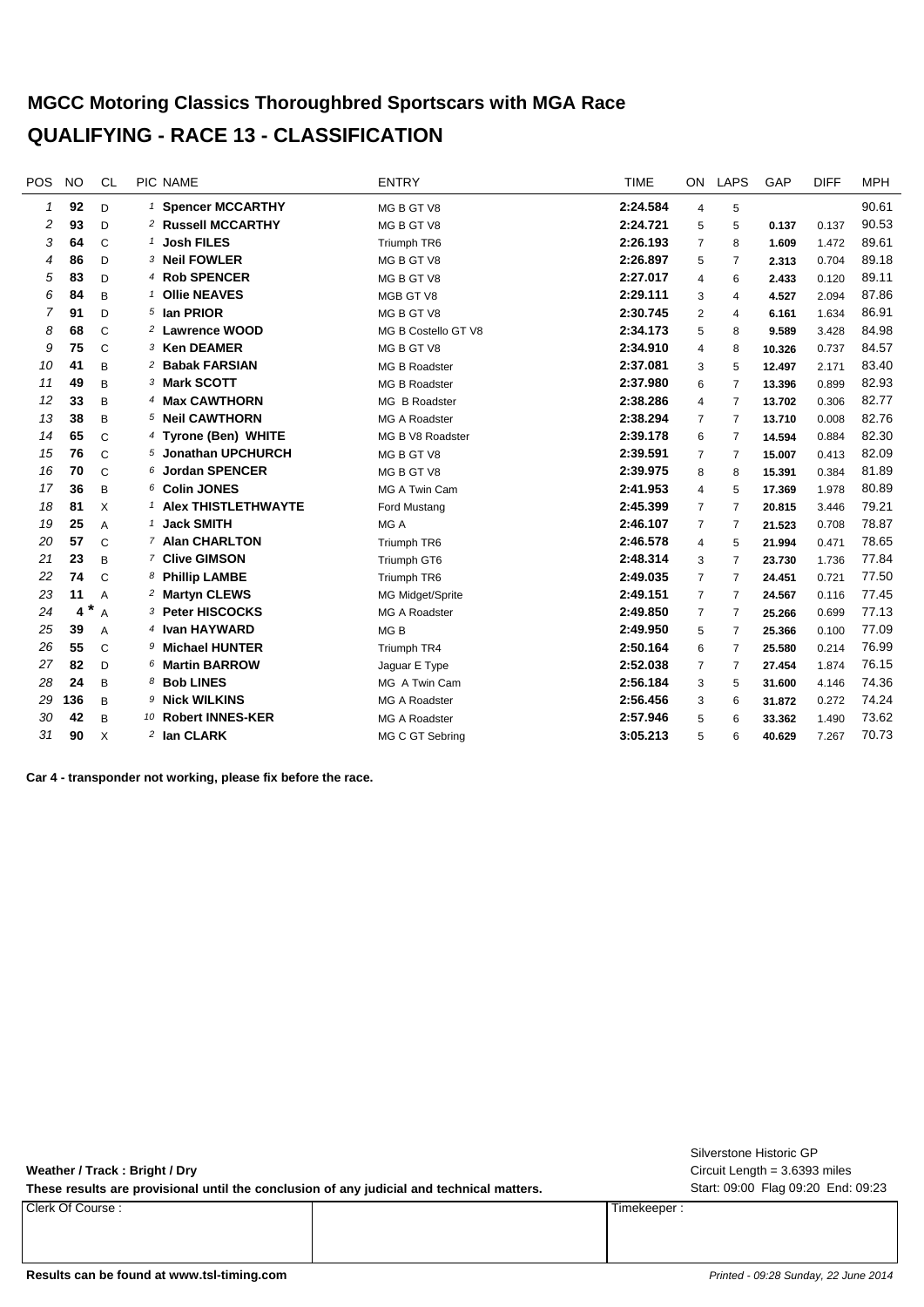| DIFF = Difference To Personal Best Lap |  |  |  |  |  |  |
|----------------------------------------|--|--|--|--|--|--|
|----------------------------------------|--|--|--|--|--|--|

| P <sub>1</sub> | 92 Spencer MCCARTHY            |                         |                |                              |
|----------------|--------------------------------|-------------------------|----------------|------------------------------|
| LAP            | <b>LAP TIME</b>                | <b>DIFF</b>             | <b>MPH</b>     | TIME OF DAY                  |
| $1 -$          | 2:35.183                       | 10.599                  | 84.42          | 09:03:50.787                 |
| 2 -            | $2:26.873$ (3)                 | 2.289                   | 89.20          | 09:06:17.660                 |
| 3 -<br>$4 -$   | $2:26.442$ (2)<br>2:24.584 (1) | 1.858                   | 89.46<br>90.61 | 09:08:44.102<br>09:11:08.686 |
| 5 -            | 2:32.316 <b>P</b>              | 7.732                   | 86.01          | 09:13:41.002                 |
|                |                                |                         |                |                              |
| P <sub>2</sub> | 93                             | <b>Russell MCCARTHY</b> |                |                              |
| LAP            | <b>LAP TIME</b>                | <b>DIFF</b>             | <b>MPH</b>     | TIME OF DAY                  |
| $1 -$          | P<br>2:52.173                  | 27.452                  | 76.09          | 09:04:01.905                 |
| 2 -<br>3 -     | 9.59.893<br>$2:26.264$ (3)     | 7:35.172<br>1.543       | 21.84          | 09:14:01.798                 |
| 4 -            | 2:24.930<br>(2)                | 0.209                   | 89.57<br>90.40 | 09:16:28.062<br>09:18:52.992 |
| 5 -            | 2:24.721 (1)                   |                         | 90.53          | 09:21:17.713                 |
| P <sub>3</sub> | <b>Josh FILES</b><br>64.       |                         |                |                              |
| LAP            | <b>LAP TIME</b>                | <b>DIFF</b>             | MPH            | TIME OF DAY                  |
| $1 -$          | 2:34.683                       | 8.490                   | 84.70          | 09:02:59.440                 |
| 2 -            | 2:27.736                       | 1.543                   | 88.68          | 09:05:27.176                 |
| 3 -            | $2:26.569$ (2)                 | 0.376                   | 89.38          | 09:07:53.745                 |
| 4 -            | 2:29.302                       | 3.109                   | 87.75          | 09:10:23.047                 |
| 5 -            | 2:33.728                       | 7.535                   | 85.22          | 09:12:56.775                 |
| 6 -            | 2:28.806                       | 2.613                   | 88.04          | 09:15:25.581                 |
| $7 -$          | 2:26.193(1)                    |                         | 89.61          | 09:17:51.774                 |
| 8 -            | $2:26.607$ (3)                 | 0.414                   | 89.36          | 09:20:18.381                 |
| P4             | <b>Neil FOWLER</b><br>86       |                         |                |                              |
| LAP            | <b>LAP TIME</b>                | <b>DIFF</b>             | MPH            | TIME OF DAY                  |
| $1 -$          | 2:47.532                       | 20.635                  | 78.20          | 09:03:51.248                 |
| 2 -            | $2:32.573$ (3)                 | 5.676                   | 85.87          | 09:06:23.821                 |
| 3 -<br>4 -     | 2:33.593<br>$2:28.886$ (2)     | 6.696                   | 85.30          | 09:08:57.414<br>09:11:26.300 |
| 5 -            | 2:26.897 (1)                   | 1.989                   | 87.99<br>89.18 | 09:13:53.197                 |
| $6 -$          | 2:35.945                       | 9.048                   | 84.01          | 09:16:29.142                 |
| 7 -            | 2:43.214 P                     | 16.317                  | 80.27          | 09:19:12.356                 |
| P <sub>5</sub> | <b>Rob SPENCER</b><br>83       |                         |                |                              |
| LAP            | LAP TIME                       | <b>DIFF</b>             | MPH            | TIME OF DAY                  |
|                |                                |                         |                |                              |
| 1 -            | 2:49.980                       | 22.963                  | 77.07          | 09:03:21.747                 |
| 2 -<br>3 -     | 2:28.462 (3)<br>2:38.084       | 1.445<br>11.067         | 88.24<br>82.87 | 09:05:50.209<br>09:08:28.293 |
| 4 -            | 2:27.017(1)                    |                         | 89.11          | 09:10:55.310                 |
| 5 -            | 2:27.115 (2)                   | 0.098                   | 89.05          | 09:13:22.425                 |
| 6 -            | 3:09.441<br>P                  | 42.424                  | 69.15          | 09:16:31.866                 |
| P <sub>6</sub> | <b>84 Ollie NEAVES</b>         |                         |                |                              |
| LAP            | LAP TIME                       | <b>DIFF</b>             | MPH            | TIME OF DAY                  |
| 1 -            | 2:46.055 (3)                   | 16.944                  | 78.89          | 09:03:50.051                 |
| $2 -$          | 2:31.839 (2)                   | 2.728                   | 86.28          | 09:06:21.890                 |
| 3 -            | 2:29.111(1)                    |                         | 87.86          | 09:08:51.001                 |
| 4 -            | <u>2:51.279</u><br>P           | 22.168                  | 76.49          | 09:11:42.280                 |
| P7             | 91<br>lan PRIOR                |                         |                |                              |
| LAP            | <b>LAP TIME</b>                | <b>DIFF</b>             | MPH            | TIME OF DAY                  |
| 1 -            | 2:39.528 (3)                   | 8.783                   | 82.12          | 09:03:18.943                 |
| 2 -            | 2:30.745(1)                    |                         | 86.91          | 09:05:49.688                 |
| 3 -            | $2:30.912$ (2)                 | 0.167                   | 86.81          | 09:08:20.600                 |

| Weather / Track : Bright / Dry |  |  |  |
|--------------------------------|--|--|--|
|--------------------------------|--|--|--|

|                 | DIFF = Difference To Personal Best Lap |                  |                         |                              |
|-----------------|----------------------------------------|------------------|-------------------------|------------------------------|
| 4 -             | 3:05.979 $\blacksquare$                | 35.234           | 70.44                   | 09:11:26.579                 |
| P <sub>8</sub>  | 68 Lawrence WOOD                       |                  |                         |                              |
| LAP             | <b>LAP TIME</b>                        | DIFF             | MPH                     | TIME OF DAY                  |
| 1 -             | 2:55.308                               | 21.135           | 74.73                   | 09:03:50.600                 |
| $2 -$           | 2:40.308                               | 6.135            | 81.72                   | 09:06:30.908                 |
| $3 -$           | 2:36.616                               | 2.443            | 83.65                   | 09:09:07.524                 |
| $4 -$           | 2:37.977                               | 3.804            | 82.93                   | 09:11:45.501                 |
| 5 -<br>$6 -$    | 2:34.173(1)<br>$2:35.432$ (2)          | 1.259            | 84.98<br>84.29          | 09:14:19.674<br>09:16:55.106 |
| $7 -$           | 2:36.113(3)                            | 1.940            | 83.92                   | 09:19:31.219                 |
| 8 -             | 3:28.625 P                             | 54.452           | 62.80                   | 09:22:59.844                 |
| P <sub>9</sub>  | <b>Ken DEAMER</b><br>75                |                  |                         |                              |
| LAP             | <b>LAP TIME</b>                        | <b>DIFF</b>      | MPH                     | TIME OF DAY                  |
| $1 -$           | 3:03.001                               | 28.091           | 71.59                   | 09:03:49.661                 |
| $2 -$           | 2:52.622                               | 17.712           | 75.89                   | 09:06:42.283                 |
| $3 -$           | 2:37.965                               | 3.055            | 82.94                   | 09:09:20.248                 |
| $4 -$           | 2:34.910(1)                            |                  | 84.57                   | 09:11:55.158                 |
| 5 -<br>6 -      | 2:44.023<br>2:36.747                   | 9.113<br>1.837   | 79.87<br>83.58          | 09:14:39.181<br>09:17:15.928 |
| 7 -             | $2:36.027$ (3)                         | 1.117            | 83.97                   | 09:19:51.955                 |
| 8 -             | $2:36.013$ (2)                         | 1.103            | 83.97                   | 09:22:27.968                 |
| <b>P10</b>      | 41<br><b>Babak FARSIAN</b>             |                  |                         |                              |
| LAP             | <b>LAP TIME</b>                        | DIFF             | <b>MPH</b>              | TIME OF DAY                  |
| $1 -$           | 2:59.105                               | 22.024           | 73.15                   | 09:04:22.772                 |
| 2 -             | $2:42.454$ (3)                         | 5.373            | 80.64                   | 09:07:05.226                 |
| 3 -             | 2:37.081(1)                            |                  | 83.40                   | 09:09:42.307                 |
| 4 -<br>5 -      | 2:37.377 (2)<br>3:15.105<br>Р          | 0.296<br>38.024  | 83.25<br>67.15          | 09:12:19.684<br>09:15:34.789 |
| <b>P11</b>      | 49<br><b>Mark SCOTT</b>                |                  |                         |                              |
|                 |                                        |                  |                         |                              |
| LAP             | <b>LAP TIME</b>                        | <b>DIFF</b>      | MPH                     | <b>TIME OF DAY</b>           |
| 1 -<br>$2 -$    | 2:57.944<br>2:52.770                   | 19.964<br>14.790 | 73.62<br>75.83          | 09:03:50.706<br>09:06:43.476 |
| 3 -             | 2:43.451                               | 5.471            | 80.15                   | 09:09:26.927                 |
| $4 -$           | 2:40.411<br>(2)                        | 2.431            | 81.67                   | 09:12:07.338                 |
| 5 -             | $2:40.979$ (3)                         | 2.999            | 81.38                   | 09:14:48.317                 |
| 6 -             | 2:37.980 (1)                           |                  | 82.93                   | 09:17:26.297                 |
| 7 -             | 2:42.560                               | 4.580            | 80.59                   | 09:20:08.857                 |
| P12             | 33<br><b>Max CAWTHORN</b>              |                  |                         |                              |
| LAP             | <b>LAP TIME</b>                        | DIFF             | <b>MPH</b>              | TIME OF DAY                  |
| $1 -$           | 2:50.989                               | 12.703           | 76.62                   | 09:03:52.218                 |
| 2 -<br>3 -      | 2:52.502<br>2:40.824                   | 14.216<br>2.538  | 75.95<br>81.46          | 09:06:44.720<br>09:09:25.544 |
| 4 -             | 2:38.286(1)                            |                  | 82.77                   | 09:12:03.830                 |
| 5 -             | $2:38.771$ (2)                         | 0.485            | 82.51                   | 09:14:42.601                 |
| 6 -             | $2:38.853$ (3)                         | 0.567            | 82.47                   | 09:17:21.454                 |
| 7 -             | 2:39.940                               | 1.654            | 81.91                   | 09:20:01.394                 |
| P <sub>13</sub> | <b>38 Neil CAWTHORN</b>                |                  |                         |                              |
| LAP             | <b>LAP TIME</b>                        | DIFF             | MPH                     | TIME OF DAY                  |
| 1 -             | 2:59.244                               | 20.950           | 73.09                   | 09:04:14.742                 |
| 2 -             | 2:44.744                               | 6.450            | 79.52                   | 09:06:59.486                 |
| 3 -             | 2:41.549                               | 3.255            | 81.10                   | 09:09:41.035                 |
| 4 -<br>5 -      | $2:40.144$ (3)<br>2:40.980             | 1.850<br>2.686   | 81.81<br>81.38          | 09:12:21.179<br>09:15:02.159 |
|                 |                                        |                  |                         |                              |
|                 |                                        |                  | Silverstone Historic GP |                              |

Start: 09:00 Flag 09:20 End: 09:23 Circuit Length = 3.6393 miles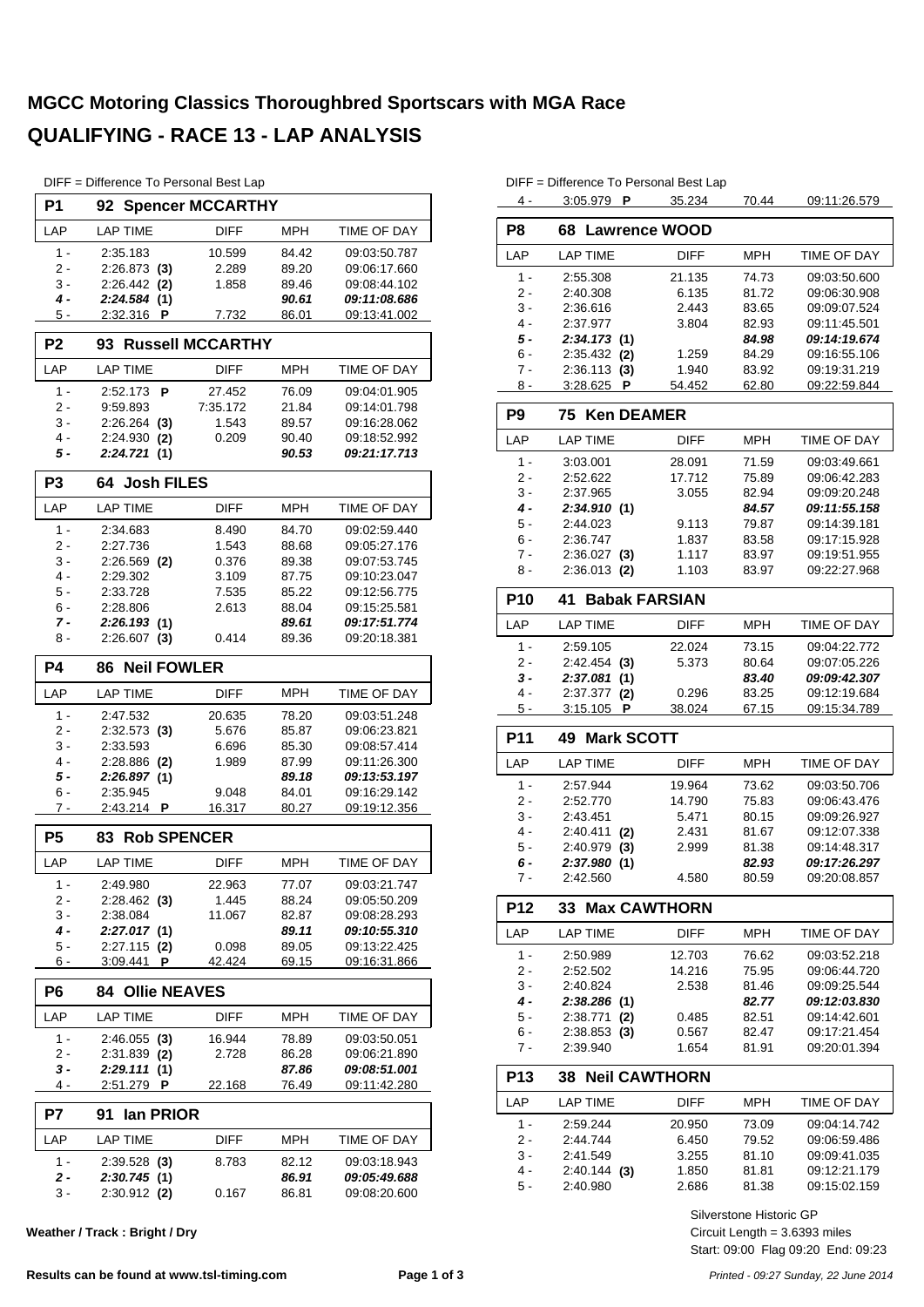|              | DIFF = Difference To Personal Best Lap |                            |                |                              |
|--------------|----------------------------------------|----------------------------|----------------|------------------------------|
| 6 -          | $2:38.901$ (2)                         | 0.607                      | 82.45          | 09:17:41.060                 |
| 7 -          | 2:38.294 (1)                           |                            | 82.76          | 09:20:19.354                 |
| <b>P14</b>   | 65                                     | <b>Tyrone (Ben) WHITE</b>  |                |                              |
| LAP          | <b>LAP TIME</b>                        | <b>DIFF</b>                | <b>MPH</b>     | TIME OF DAY                  |
| 1 -          | 3:01.303                               | 22.125                     | 72.26          | 09:03:50.152                 |
| 2 -          | 2:52.926                               | 13.748                     | 75.76          | 09:06:43.078                 |
| 3 -          | 2:43.169                               | 3.991                      | 80.29          | 09:09:26.247                 |
| $4 -$        | $2:40.286$ (3)                         | 1.108                      | 81.73          | 09:12:06.533                 |
| 5 -          | 2:40.974                               | 1.796                      | 81.39          | 09:14:47.507                 |
| 6 -<br>7 -   | 2:39.178(1)<br>2:39.813 (2)            | 0.635                      | 82.30<br>81.98 | 09:17:26.685<br>09:20:06.498 |
| <b>P15</b>   | 76                                     | <b>Jonathan UPCHURCH</b>   |                |                              |
|              |                                        |                            |                |                              |
| LAP          | <b>LAP TIME</b>                        | <b>DIFF</b>                | <b>MPH</b>     | TIME OF DAY                  |
| 1 -          | 2:51.332                               | 11.741                     | 76.46          | 09:03:51.979                 |
| 2 -          | 2:53.231                               | 13.640                     | 75.63          | 09:06:45.210                 |
| 3 -<br>$4 -$ | 2:41.685                               | 2.094                      | 81.03          | 09:09:26.895                 |
| 5 -          | $2:40.180$ (3)<br>2:41.053             | 0.589<br>1.462             | 81.79<br>81.35 | 09:12:07.075<br>09:14:48.128 |
| 6 -          | $2:39.633$ (2)                         | 0.042                      | 82.07          | 09:17:27.761                 |
| 7 -          | 2:39.591 (1)                           |                            | 82.09          | 09:20:07.352                 |
| P16          | 70                                     | <b>Jordan SPENCER</b>      |                |                              |
|              |                                        |                            |                |                              |
| LAP          | <b>LAP TIME</b>                        | <b>DIFF</b>                | <b>MPH</b>     | TIME OF DAY                  |
| $1 -$        | 2:51.629                               | 11.654                     | 76.33          | 09:03:24.976                 |
| 2 -          | 2:44.528                               | 4.553                      | 79.63          | 09:06:09.504                 |
| 3 -          | 2:43.101                               | 3.126                      | 80.32          | 09:08:52.605                 |
| $4 -$        | $2:40.896$ (3)                         | 0.921                      | 81.42          | 09:11:33.501                 |
| 5 -          | 2:42.533<br>2:40.739 (2)               | 2.558                      | 80.60          | 09:14:16.034                 |
| 6 -<br>7 -   | 2:42.760                               | 0.764<br>2.785             | 81.50<br>80.49 | 09:16:56.773<br>09:19:39.533 |
| 8 -          | 2:39.975(1)                            |                            | 81.89          | <i><b>09:22:19.508</b></i>   |
| <b>P17</b>   | <b>Colin JONES</b><br>36               |                            |                |                              |
| LAP          | <b>LAP TIME</b>                        | DIFF                       | <b>MPH</b>     | TIME OF DAY                  |
| 1 -          | 2:59.308                               | 17.355                     | 73.06          | 09:03:47.849                 |
| 2 -          | $2:45.775$ (3)                         | 3.822                      | 79.03          | 09:06:33.624                 |
| 3 -          | 2:43.079 (2)                           | 1.126                      | 80.33          | 09:09:16.703                 |
| 4 -          | 2:41.953(1)                            |                            | 80.89          | <i><b>09:11:58.656</b></i>   |
| 5 -          | 2:55.425 P                             | 13.472                     | 74.68          | 09:14:54.081                 |
| <b>P18</b>   | 81                                     | <b>Alex THISTLETHWAYTE</b> |                |                              |
| LAP          | <b>LAP TIME</b>                        | DIFF                       | MPH            | TIME OF DAY                  |
| 1 -          | 3:12.460                               | 27.061                     | 68.07          | 09:04:20.097                 |
| 2 -          | 2:49.542                               | 4.143                      | 77.27          | 09:07:09.639                 |
| 3 -          | 2:51.008                               | 5.609                      | 76.61          | 09:10:00.647                 |
| 4 -          | 2:45.936 (2)                           | 0.537                      | 78.95          | 09:12:46.583                 |
| 5 -          | 2:46.300                               | 0.901                      | 78.78          | 09:15:32.883                 |
| 6 -          | $2:45.939$ (3)                         | 0.540                      | 78.95          | 09:18:18.822                 |
| 7 -          | 2:45.399 (1)                           |                            | 79.21          | 09:21:04.221                 |
| <b>P19</b>   | 25<br><b>Jack SMITH</b>                |                            |                |                              |
| LAP          | <b>LAP TIME</b>                        | DIFF                       | <b>MPH</b>     | TIME OF DAY                  |
| 1 -          | 3:11.133                               | 25.026                     | 68.54          | 09:04:17.100                 |
| $2 -$        | 2:58.987                               | 12.880                     | 73.19          | 09:07:16.087                 |
| 3 -          | 2:53.275                               | 7.168                      | 75.61          | 09:10:09.362                 |
| 4 -          | 2:53.196                               | 7.089                      | 75.64          | 09:13:02.558                 |
| 5 -          | 2:49.651 (3)                           | 3.544                      | 77.22          | 09:15:52.209                 |
|              |                                        |                            |                |                              |

**Weather / Track : Bright / Dry**

|                 | DIFF = Difference To Personal Best Lap |                 |                |                              |
|-----------------|----------------------------------------|-----------------|----------------|------------------------------|
| 6 -             | $2:46.685$ (2)                         | 0.578           | 78.60          | 09:18:38.894                 |
| 7 -             | 2:46.107(1)                            |                 | 78.87          | 09:21:25.001                 |
| <b>P20</b>      | 57 Alan CHARLTON                       |                 |                |                              |
| LAP             | <b>LAP TIME</b>                        | <b>DIFF</b>     | MPH            | TIME OF DAY                  |
| $1 -$           | 3:00.091                               | 13.513          | 72.75          | 09:03:28.400                 |
| $2 -$           | 2:48.415<br>(2)                        | 1.837           | 77.79          | 09:06:16.815                 |
| 3 -             | 2:50.406<br>(3)                        | 3.828           | 76.88          | 09:09:07.221                 |
| 4 -             | 2:46.578(1)                            |                 | 78.65          | 09:11:53.799                 |
| 5 -             | 3:29.411<br>P                          | 42.833          | 62.56          | 09:15:23.210                 |
| P21             | <b>Clive GIMSON</b><br>23              |                 |                |                              |
| LAP             | <b>LAP TIME</b>                        | <b>DIFF</b>     | <b>MPH</b>     | TIME OF DAY                  |
| $1 -$           | 2:56.730                               | 8.416           | 74.13          | 09:03:31.440                 |
| $2 -$           | 2:51.676                               | 3.362           | 76.31          | 09:06:23.116                 |
| 3 -             | 2:48.314(1)                            |                 | 77.84          | 09:09:11.430                 |
| $4 -$           | 2:48.531<br>(2)                        | 0.217           | 77.74          | 09:11:59.961                 |
| 5 -             | 2:51.905                               | 3.591           | 76.21          | 09:14:51.866                 |
| 6 -             | 2:50.546<br>(3)                        | 2.232           | 76.82          | 09:17:42.412                 |
| 7 -             | 3:27.245<br>Ρ                          | 38.931          | 63.21          | 09:21:09.657                 |
| P22             | <b>Phillip LAMBE</b><br>74             |                 |                |                              |
| LAP             | <b>LAP TIME</b>                        | DIFF            | <b>MPH</b>     | TIME OF DAY                  |
| 1 -             | 3:11.583                               | 22.548          | 68.38          | 09:04:27.475                 |
| $2 -$           | 2:59.065                               | 10.030          | 73.16          | 09:07:26.540                 |
| 3 -             | 2:53.578                               | 4.543           | 75.48          | 09:10:20.118                 |
| $4 -$           | 2:51.388 (2)                           | 2.353           | 76.44          | 09:13:11.506                 |
| $5 -$           | 2:54.319                               | 5.284           | 75.15          | 09:16:05.825                 |
| $6 -$<br>7 -    | $2:51.953$ (3)<br>2:49.035(1)          | 2.918           | 76.19<br>77.50 | 09:18:57.778<br>09:21:46.813 |
|                 |                                        |                 |                |                              |
|                 |                                        |                 |                |                              |
| P <sub>23</sub> | <b>Martyn CLEWS</b><br>11              |                 |                |                              |
| LAP             | <b>LAP TIME</b>                        | DIFF            | MPH            | TIME OF DAY                  |
| $1 -$           | 3:14.310                               | 25.159          | 67.42          | 09:04:26.380                 |
| $2 -$           | 2:58.976                               | 9.825           | 73.20          | 09:07:25.356                 |
| 3 -             | 2:54.468                               | 5.317           | 75.09          | 09:10:19.824                 |
| $4 -$           | 2:52.711<br>(2)                        | 3.560           | 75.85          | 09:13:12.535                 |
| 5 -             | 2:52.937<br>(3)                        | 3.786           | 75.76          | 09:16:05.472                 |
| 6 -<br>7 -      | 2:53.952<br>2:49.151<br>(1)            | 4.801           | 75.31<br>77.45 | 09:18:59.424<br>09:21:48.575 |
| P <sub>24</sub> | 4 Peter HISCOCKS                       |                 |                |                              |
| LAP             | <b>LAP TIME</b>                        | <b>DIFF</b>     | MPH            | <b>TIME OF DAY</b>           |
|                 |                                        |                 |                |                              |
| 1 -<br>$2 -$    | 3:10.072<br>2:59.821                   | 20.222<br>9.971 | 68.93<br>72.85 | 09:04:32.341<br>09:07:32.162 |
| 3 -             | 2:56.401                               | 6.551           | 74.27          | 09:10:28.563                 |
| $4 -$           | 2:51.796<br>(2)                        | 1.946           | 76.26          | 09:13:20.359                 |
| 5 -             | 2:52.659<br>(3)                        | 2.809           | 75.88          | 09:16:13.018                 |
| 6 -             | 2:53.381                               | 3.531           | 75.56          | 09:19:06.399                 |
| 7 -             | 2:49.850(1)                            |                 | 77.13          | 09:21:56.249                 |
| P <sub>25</sub> | <b>Ivan HAYWARD</b><br>39              |                 |                |                              |
| LAP             | <b>LAP TIME</b>                        | DIFF            | MPH            | TIME OF DAY                  |
| 1 -             | 3:17.089                               | 27.139          | 66.47          | 09:04:19.646                 |
| 2 -             | 3:02.624                               | 12.674          | 71.74          | 09:07:22.270                 |
| 3 -             | $2:52.123$ (3)                         | 2.173           | 76.11          | 09:10:14.393                 |
| 4 -             | 2:52.496                               | 2.546           | 75.95          | 09:13:06.889                 |
| 5 -             | 2:49.950(1)                            |                 | 77.09          | <i><b>09:15:56.839</b></i>   |
| 6 -             | $2:50.865$ (2)                         | 0.915           | 76.67          | 09:18:47.704                 |

Start: 09:00 Flag 09:20 End: 09:23 Circuit Length = 3.6393 miles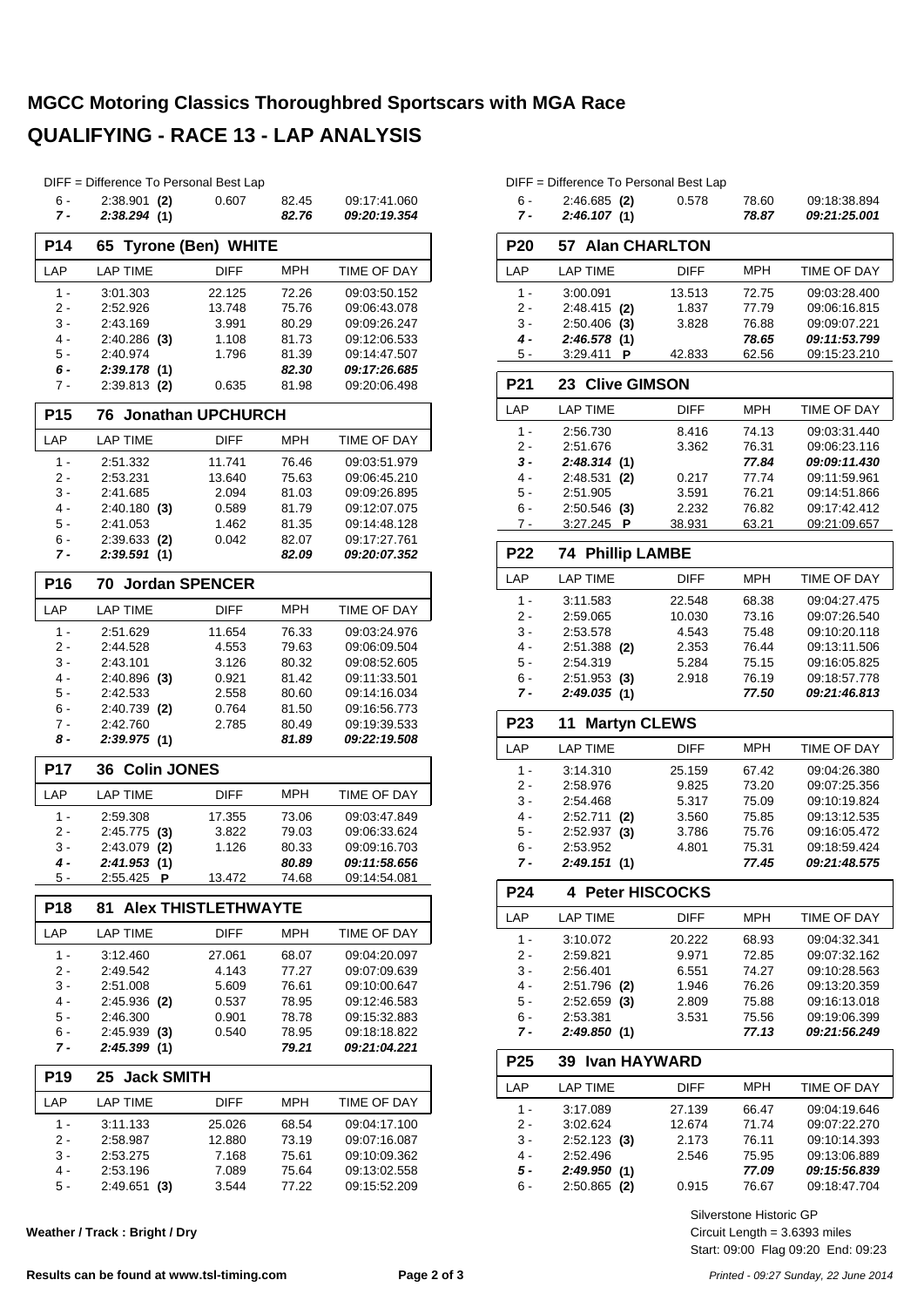|                 | DIFF = Difference To Personal Best Lap |                         |                |                                            |
|-----------------|----------------------------------------|-------------------------|----------------|--------------------------------------------|
| $7 -$           | 2:53.779                               | 3.829                   | 75.39          | 09:21:41.483                               |
| P <sub>26</sub> | 55<br><b>Michael HUNTER</b>            |                         |                |                                            |
| LAP             | <b>LAP TIME</b>                        | <b>DIFF</b>             | <b>MPH</b>     | TIME OF DAY                                |
|                 |                                        |                         |                |                                            |
| $1 -$<br>2 -    | 3:07.540<br>3:03.192                   | 17.376<br>13.028        | 69.86<br>71.51 | 09:04:00.072<br>09:07:03.264               |
| 3 -             | 3:02.887                               | 12.723                  | 71.63          | 09:10:06.151                               |
| 4 -             | 2:55.720                               | 5.556                   | 74.56          | 09:13:01.871                               |
| 5 -             | 2:53.219<br>(3)                        | 3.055                   | 75.63          | 09:15:55.090                               |
| 6 -             | 2:50.164<br>(1)                        |                         | 76.99          | 09:18:45.254                               |
| 7 -             | $2:51.676$ (2)                         | 1.512                   | 76.31          | 09:21:36.930                               |
| <b>P27</b>      | <b>Martin BARROW</b><br>82             |                         |                |                                            |
| LAP             | <b>LAP TIME</b>                        | DIFF                    | <b>MPH</b>     | TIME OF DAY                                |
| $1 -$           | 3:16.841                               | 24.803                  | 66.55          | 09:03:55.647                               |
| $2 -$           | 3:06.144                               | 14.106                  | 70.38          | 09:07:01.791                               |
| 3 -             | 3:05.919                               | 13.881                  | 70.47          | 09:10:07.710                               |
| 4 -             | 3:02.136                               | 10.098                  | 71.93          | 09:13:09.846                               |
| $5 -$           | 2:59.726<br>(3)                        | 7.688                   | 72.89          | 09:16:09.572                               |
| 6 -             | 2:57.435<br>(2)                        | 5.397                   | 73.83          | 09:19:07.007                               |
| 7 -             | 2:52.038(1)                            |                         | 76.15          | 09:21:59.045                               |
| <b>P28</b>      | 24 Bob LINES                           |                         |                |                                            |
| LAP             | <b>LAP TIME</b>                        | <b>DIFF</b>             | <b>MPH</b>     | TIME OF DAY                                |
| $1 -$           | $3:10.233$ (3)                         | 14.049                  | 68.87          | 09:04:23.743                               |
| 2 -             | 3:00.073<br>(2)                        | 3.889                   | 72.75          | 09:07:23.816                               |
| 3 -             | 2:56.184(1)                            |                         | 74.36          | <i><b>09:10:20.000</b></i>                 |
| 4 -             | 3:23.098                               | 26.914                  | 64.50          | 09:13:43.098                               |
| 5 -             | 3:23.696<br>Р                          | 27.512                  | 64.32          | 09:17:06.794                               |
| P <sub>29</sub> | 136<br><b>Nick WILKINS</b>             |                         |                |                                            |
| LAP             | <b>LAP TIME</b>                        | <b>DIFF</b>             | <b>MPH</b>     | TIME OF DAY                                |
| $1 -$           | 3:05.682                               | 9.226                   | 70.56          | 09:03:46.334                               |
| 2 -             | 2:58.301<br>(2)                        | 1.845                   | 73.48          | 09:06:44.635                               |
| 3 -             | 2:56.456<br>(1)                        |                         | 74.24          | 09:09:41.091                               |
| 4 -             | 2:58.964<br>(3)                        | 2.508                   | 73.20          | 09:12:40.055                               |
| 5 -             | 3:00.454                               | 3.998                   | 72.60          | 09:15:40.509                               |
| 6 -             | 3:14.446<br>P                          | 17.990                  | 67.37          | 09:18:54.955                               |
| P30             | 42                                     | <b>Robert INNES-KER</b> |                |                                            |
| LAP             | <b>LAP TIME</b>                        | DIFF                    | MPH            | TIME OF DAY                                |
| 1 -             | 3:20.755                               | 22.809                  | 65.26          | 09:04:32.666                               |
| 2 -             | $3:04.347$ (2)                         | 6.401                   | 71.07          | 09:07:37.013                               |
| 3 -             | 3:05.121<br>(3)                        | 7.175                   | 70.77          | 09:10:42.134                               |
| 4 -             | 3:07.123                               | 9.177                   | 70.01          | 09:13:49.257                               |
| 5 -             | 2:57.946 (1)<br>3:14.818<br>P          |                         | 73.62          | 09:16:47.203                               |
| 6 -             |                                        | 16.872                  | 67.25          | 09:20:02.021                               |
| P31             | lan CLARK<br>90                        |                         |                |                                            |
| LAP             | <b>LAP TIME</b>                        | DIFF                    | MPH            | TIME OF DAY                                |
| $1 -$           | 3:18.064                               | 12.851                  | 66.14          | 09:04:18.630                               |
| 2 -             | 3:06.109<br>(3)                        | 0.896                   | 70.39          | 09:07:24.739                               |
| 3 -             | $3:05.869$ (2)                         | 0.656                   | 70.48          | 09:10:30.608                               |
| 4 -<br>5 -      | 3:10.766                               | 5.553                   | 68.67          | 09:13:41.374                               |
|                 |                                        |                         |                |                                            |
| 6 -             | 3:05.213 (1)<br>3:09.767               | 4.554                   | 70.73<br>69.04 | <i><b>09:16:46.587</b></i><br>09:19:56.354 |

**Weather / Track : Bright / Dry**

Start: 09:00 Flag 09:20 End: 09:23 Circuit Length = 3.6393 miles Silverstone Historic GP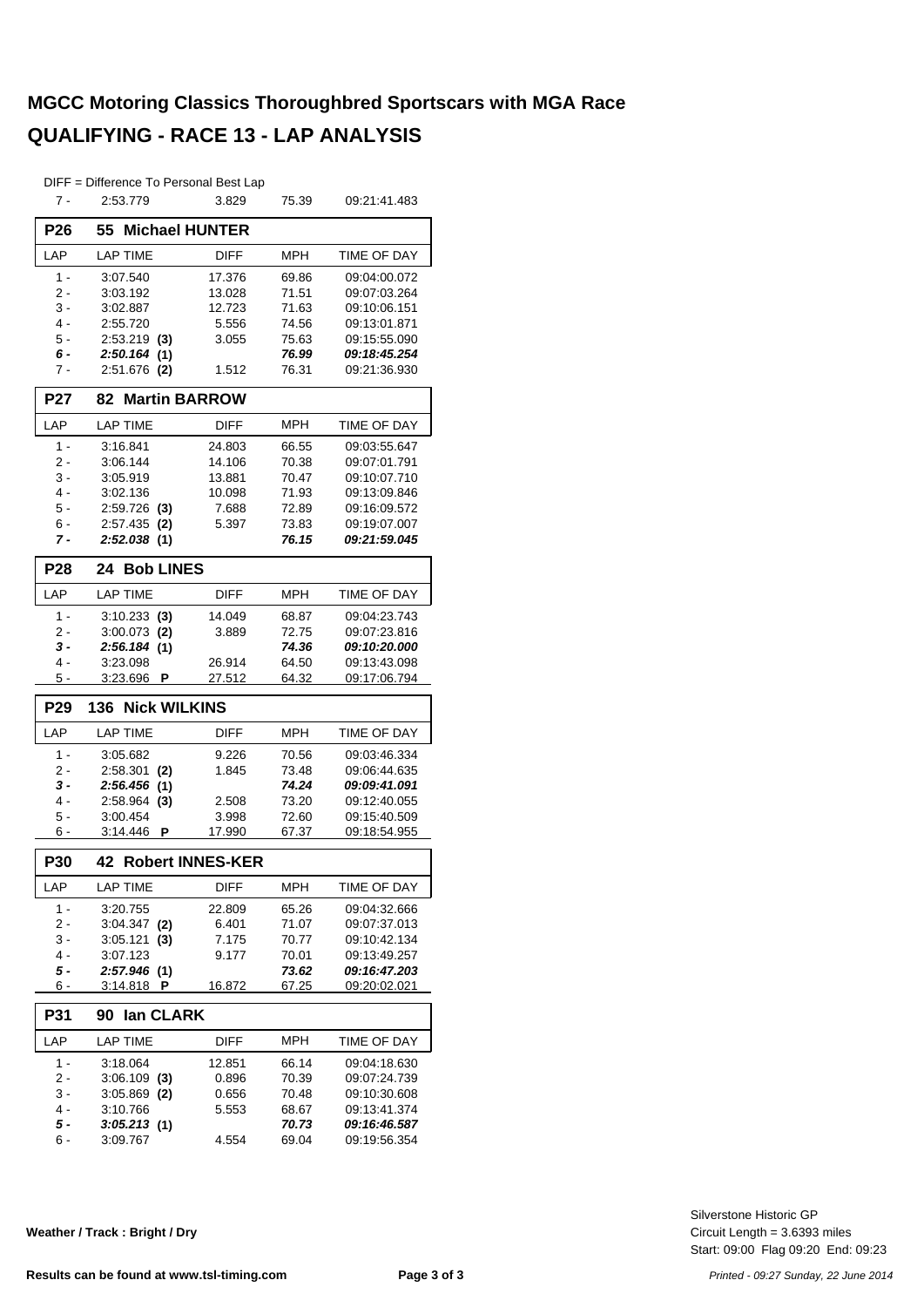

**These results are provisional until the conclusion of any judicial and technical matters.**

Circuit Length = 3.6393 miles

Clerk Of Course : Timekeeper :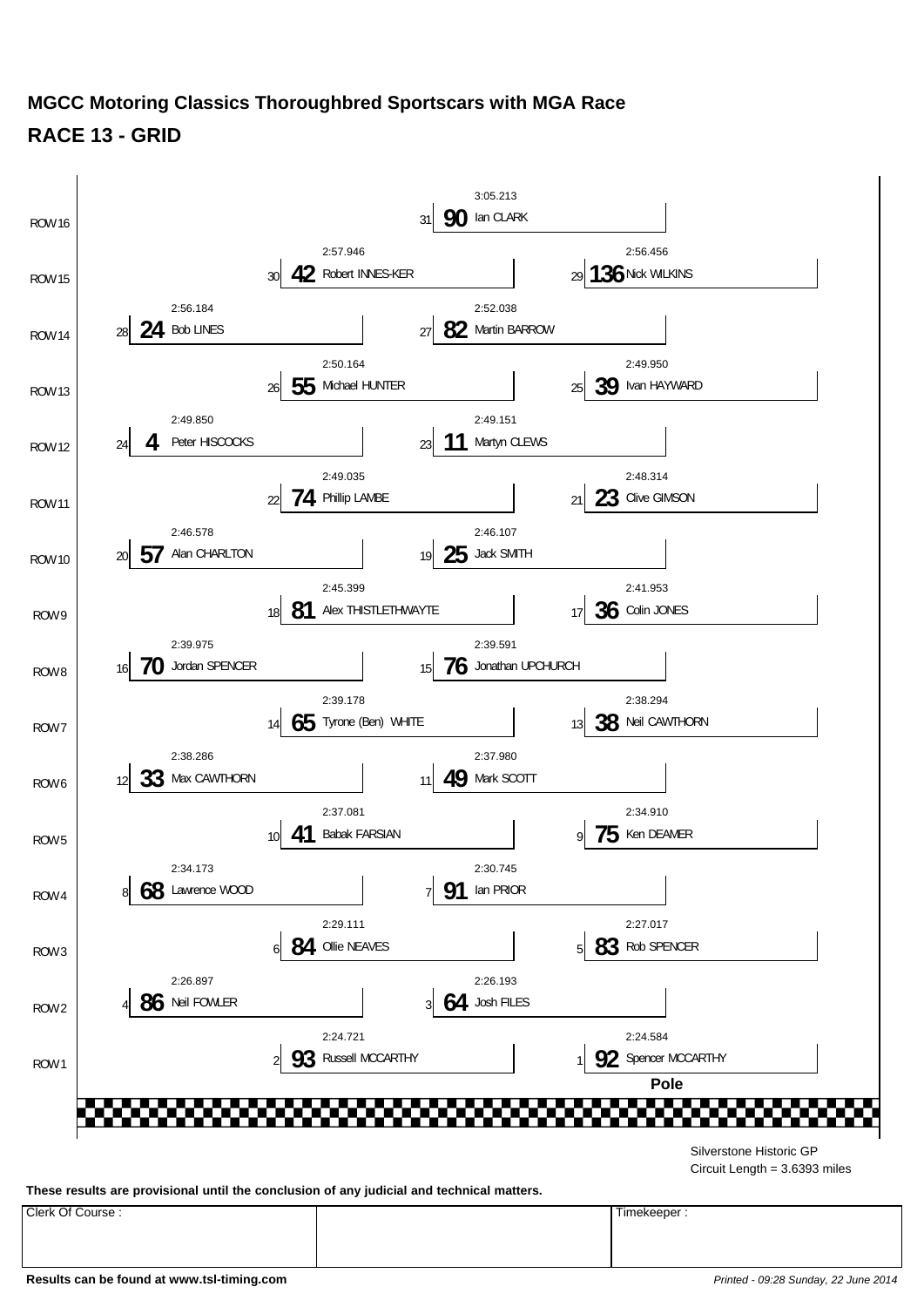# **MGCC Motoring Classics Thoroughbred Sportscars with MGA Race RACE 13 - CLASSIFICATION**

| POS            | <b>NO</b> | <b>CL</b>    | <b>PIC NAME</b>            | <b>ENTRY</b>          | <b>LAPS</b>    | <b>TIME</b>                 | GAP    | <b>DIFF</b>            | <b>MPH</b> | <b>BEST</b> | ON             |
|----------------|-----------|--------------|----------------------------|-----------------------|----------------|-----------------------------|--------|------------------------|------------|-------------|----------------|
| $\mathcal I$   | 92        | D            | 1 Spencer MCCARTHY         | MG B GT V8            | 12             | 29:17.959                   |        |                        | 89.43      | 2:23.300    | 2              |
| 2              | 86        | D            | 2 Neil FOWLER              | MG B GT V8            | 12             | 29:32.329                   | 14.370 | 14.370                 | 88.70      | 2:25.626    | 6              |
| 3              | 64        | C            | 1 Josh FILES               | Triumph TR6           | 12             | 29:33.125                   | 15.166 | 0.796                  | 88.66      | 2:25.522    | 11             |
| 4              | 83        | D            | 3 Rob SPENCER              | MG B GT V8            | 12             | 29:39.530                   | 21.571 | 6.405                  | 88.34      | 2:24.889    | 3              |
| 5              | 91        | D            | 4 Ian PRIOR                | MG B GT V8            | 12             | 30:54.703 1:36.744 1:15.173 |        |                        | 84.76      | 2:27.969    | $\overline{2}$ |
| 6              | 75        | $\mathsf C$  | 2 Ken DEAMER               | MG B GT V8            | 12             | 31:15.225 1:57.266          |        | 20.522                 | 83.84      | 2:33.456    | 3              |
| $\overline{7}$ | 68        | $\mathsf{C}$ | 3 Lawrence WOOD            | MG B Costello GT V8   | 12             | 31:19.209 2:01.250          |        | 3.984                  | 83.66      | 2:34.383    | $\overline{7}$ |
| 8              | 49        | B            | 1 Mark SCOTT               | <b>MG B Roadster</b>  | 12             | 31:47.120 2:29.161          |        | 27.911                 | 82.43      | 2:36.555    | $\overline{4}$ |
| 9              | 41        | B            | 2 Babak FARSIAN            | <b>MG B Roadster</b>  | 12             | 31:53.469 2:35.510          |        | 6.349                  | 82.16      | 2:36.842    | 8              |
| 10             | 38        | B            | 3 Neil CAWTHORN            | <b>MG A Roadster</b>  | 11             | 29:38.421                   | 1 Lap  | 1 Lap                  | 81.03      | 2:36.728    | 6              |
| 11             | 25        | B            | 4 Jack SMITH               | MG A                  | 11             | 30:12.097                   | 1 Lap  | 33.676                 | 79.53      | 2:42.082    | 9              |
| 12             | 57        | $\mathsf C$  | 4 Alan CHARLTON            | Triumph TR6           | 11             | 30:24.939                   | 1 Lap  | 12.842                 | 78.97      | 2:43.633    | $\overline{7}$ |
| 13             | 74        | C            | 5 Phillip LAMBE            | Triumph TR6           | 11             | 30:46.509                   | 1 Lap  | 21.570                 | 78.04      | 2:43.986    | 10             |
| 14             | 81        | Χ            | 1 Alex THISTLETHWAYTE      | Ford Mustang          | 11             | 30:50.319                   | 1 Lap  | 3.810                  | 77.88      | 2:45.605    | 6              |
| 15             | 23        | B            | 5 Clive GIMSON             | Triumph GT6           | 11             | 31:00.570                   | 1 Lap  | 10.251                 | 77.45      | 2:43.857    | 6              |
| 16             | 11        | Α            | 1 Martyn CLEWS             | MG Midget/Sprite      | 11             | 31:17.527                   | 1 Lap  | 16.957                 | 76.76      | 2:46.832    | 5              |
| 17             | 39        | Α            | 2 Ivan HAYWARD             | MG <sub>B</sub>       | 11             | 31:24.703                   | 1 Lap  | 7.176                  | 76.46      | 2:48.860    | 4              |
| 18             | 4         | Α            | 3 Peter HISCOCKS           | <b>MG A Roadster</b>  | 11             | 31:56.036                   | 1 Lap  | 31.333                 | 75.21      | 2:49.484    | 10             |
| 19             | 55        | $\mathsf{C}$ | 6 Michael HUNTER           | Triumph TR4           | 11             | 32:09.906                   | 1 Lap  | 13.870                 | 74.67      | 2:45.914    | 5              |
|                |           |              |                            | <b>NOT CLASSIFIED</b> |                |                             |        |                        |            |             |                |
| <b>DNF</b>     | 93        | D            | <b>Russell MCCARTHY</b>    | MG B GT V8            | 11             | 27:05.748                   | 1 Lap  |                        | 88.64      | 2:23.022    | $\overline{2}$ |
| <b>DNF</b>     | 33        | B            | <b>Max CAWTHORN</b>        | MG B Roadster         | 9              | 23:53.993                   | 3 Laps | 2 Laps                 | 82.22      | 2:36.176    | 5              |
| <b>DNF</b>     | 42        | B            | <b>Robert INNES-KER</b>    | <b>MG A Roadster</b>  | 9              | 25:38.260                   | 3 Laps | 1:44.267               | 76.65      | 2:45.917    | 8              |
| <b>DNF</b>     | 65        | $\mathsf C$  | Tyrone (Ben) WHITE         | MG B V8 Roadster      | 8              | 22:08.171                   | 4 Laps | 1 Lap                  | 78.91      | 2:41.794    | 3              |
| <b>DNF</b>     | 84        | D            | <b>Ollie NEAVES</b>        | MGB GT V8             | $\overline{7}$ | 18:01.024                   | 5 Laps | 1 Lap                  | 84.83      | 2:31.127    | 3              |
| <b>DNF</b>     | 136       | B            | <b>Nick WILKINS</b>        | MG A Roadster         | 7              | 20:43.360                   |        | <b>5 Laps</b> 2:42.336 | 73.76      | 2:52.430    | 5              |
| <b>DNF</b>     | 82        | D            | <b>Martin BARROW</b>       | Jaguar E Type         | 6              | 17:56.225                   | 6 Laps | 1 Lap                  | 73.04      | 2:46.295    | $\overline{2}$ |
| <b>DNF</b>     | 70        | $\mathsf{C}$ | Jordan SPENCER             | MG B GT V8            | 3              | 7:51.800                    | 9 Laps | 3 Laps                 | 83.30      | 2:35.084    | $\overline{2}$ |
| <b>DNF</b>     | 76        | $\mathsf C$  | Jonathan UPCHURCH          | MG B GT V8            | 3              | 8:09.236                    | 9 Laps | 17.436                 | 80.33      | 2:40.028    | 3              |
| <b>DNF</b>     | 36        | B            | <b>Colin JONES</b>         | MG A Twin Cam         | 3              | 8:29.946                    | 9 Laps | 20.710                 | 77.07      | 2:42.477    | $\overline{2}$ |
|                |           |              |                            | <b>FASTEST LAP</b>    |                |                             |        |                        |            |             |                |
|                | 93        | D            | <b>Russell MCCARTHY</b>    | MG B GT V8            | $\mathbf{2}$   | 2:23.022                    |        | 91.60 mph              |            | 147.42 kph  |                |
|                | 64        | $\mathsf{C}$ | <b>Josh FILES</b>          | Triumph TR6           | 11             | 2:25.522                    |        | 90.03 mph              |            | 144.89 kph  |                |
|                | 33        | B            | <b>Max CAWTHORN</b>        | MG B Roadster         | 5              | 2:36.176                    |        | 83.89 mph              |            | 135.00 kph  |                |
|                | 81        | Χ            | <b>Alex THISTLETHWAYTE</b> | Ford Mustang          | 6              | 2:45.605                    |        | 79.11 mph              |            | 127.32 kph  |                |
|                | 11        | Α            | <b>Martyn CLEWS</b>        | MG Midget/Sprite      | 5              | 2:46.832                    |        | 78.53 mph              |            | 126.38 kph  |                |

**Weather / Track : Bright / Dry**

These results are provisional until the conclusion of any judicial and technical matters. Start: 15:28 Flag 15:58 End: 16:01

Clerk Of Course : Timekeeper :

Circuit Length = 3.6393 miles Silverstone Historic GP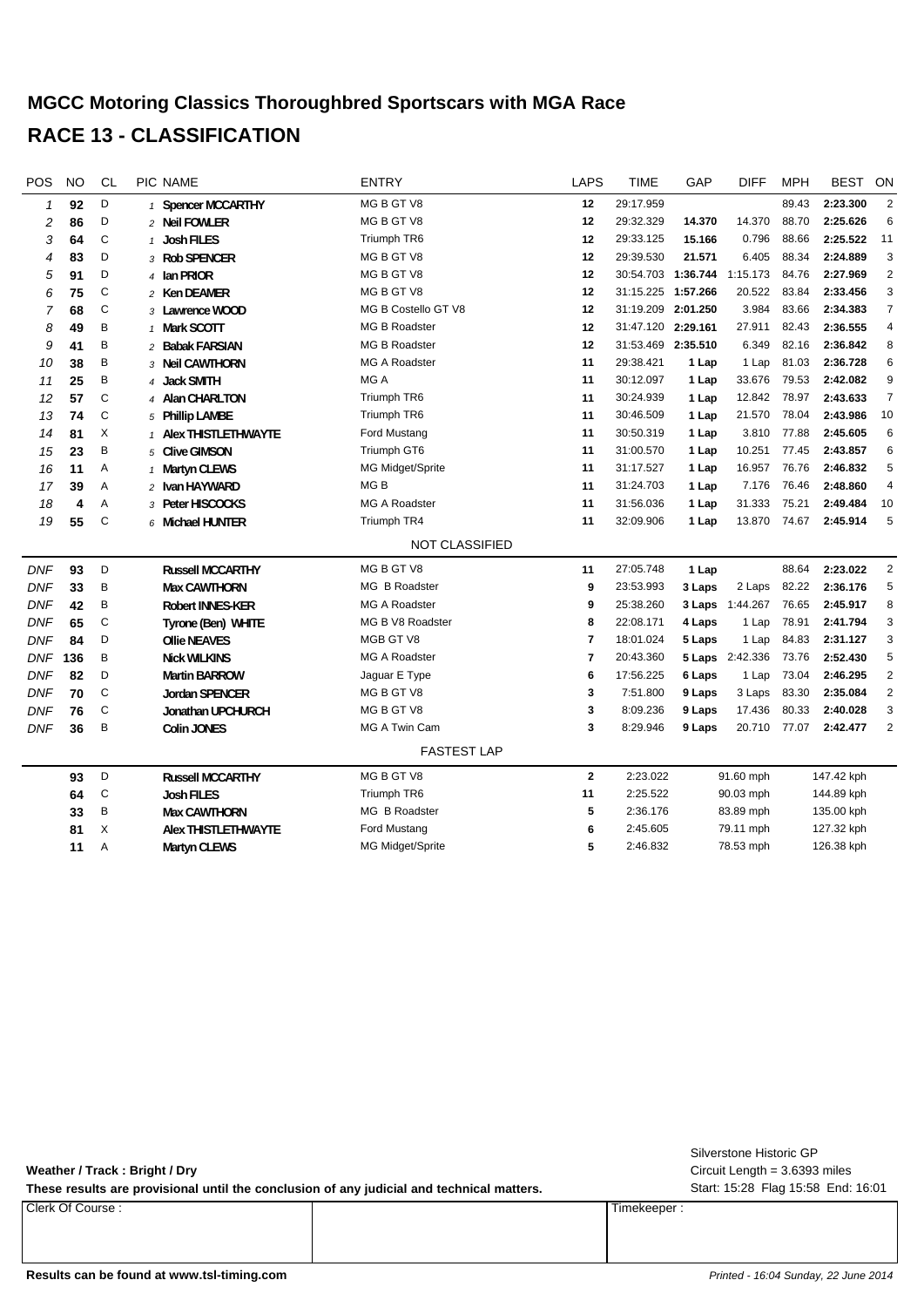|           | LAP <sub>1</sub> |                 |           | LAP <sub>2</sub> |                 | LAP <sub>3</sub> |               |                     | LAP <sub>4</sub> |               |                 |     | LAP <sub>5</sub> |                 |
|-----------|------------------|-----------------|-----------|------------------|-----------------|------------------|---------------|---------------------|------------------|---------------|-----------------|-----|------------------|-----------------|
| <b>NO</b> | <b>BEHIND</b>    | <b>LAP TIME</b> | <b>NO</b> | <b>BEHIND</b>    | <b>LAP TIME</b> | <b>NO</b>        | <b>BEHIND</b> | <b>LAP TIME</b>     | <b>NO</b>        | <b>BEHIND</b> | <b>LAP TIME</b> | NO. | <b>BEHIND</b>    | <b>LAP TIME</b> |
| 92        |                  | 2:25.421        | 92        |                  | 2:23.300        | 92               |               | 2:26.070            | 92               |               | 2:26.009        | 93  |                  | 2:27.146        |
| 93        | 3.804            | 2:29.225        | 93        | 3.526            | 2:23.022        | 93               | 1.296         | 2:23.840            | 93               | 0.521         | 2:25.234        | 92  | 0.631            | 2:28.298        |
| 86        | 5.971            | 2:31.392        | 86        | 8.361            | 2:25.690        | 86               | 8.611         | 2:26.320            | 83               | 11.027        | 2:28.045        | 86  | 13.540           | 2:29.974        |
| 91        | 6.439            | 2:31.860        | 83        | 10.172           | 2:26.145        | 83               | 8.991         | 2:24.889            | 86               | 11.233        | 2:28.631        | 83  | 14.071           | 2:30.711        |
| 64        | 6.853            | 2:32.274        | 91        | 11.108           | 2:27.969        | 64               | 13.348        | 2:27.708            | 64               | 13.368        | 2:26.029        | 64  | 14.587           | 2:28.886        |
| 83        | 7.327            | 2:32.748        | 64        | 11.710           | 2:28.157        | 91               | 13.816        | 2:28.778            | 91               | 21.706        | 2:33.899        | 91  | 32.664           | 2:38.625        |
| 84        | 9.422            | 2:34.843        | 84        | 17.271           | 2:31.149        | 84               | 22.328        | 2:31.127            | 84               | 32.382        | 2:36.063        | 84  | 38.614           | 2:33.899        |
| 68        | 13.098           | 2:38.519        | 68        | 24.979           | 2:35.181        | 75               | 33.135        | 2:33.456            | 75               | 42.421        | 2:35.295        | 75  | 50.497           | 2:35.743        |
| 75        | 15.475           | 2:40.896        | 75        | 25.749           | 2:33.574        | 70               | 37.009        | 2:35.789            | 68               | 53.447        | 2:39.088        | 68  | 1:04.647         | 2:38.867        |
| 70        | 15.506           | 2:40.927        | 70        | 27.290           | 2:35.084        | 68               | 40.368        | 2:41.459            | 41               | 56.262        | 2:37.228        | 49  | 1:07.122         | 2:37.313        |
| 41        | 17.613           | 2:43.034        | 41        | 32.627           | 2:38.314        | 41               | 45.043        | 2:38.486            | 49               | 57.476        | 2:36.555        | 41  | 1:08.400         | 2:39.805        |
| 49        | 20.429           | 2:45.850        | 49        | 35.736           | 2:38.607        | 49               | 46.930        | 2:37.264            | 33               | 1:05.787      | 2:37.837        | 33  | 1:14.296         | 2:36.176        |
| 65        | 20.660           | 2:46.081        | 38        | 40.019           | 2:41.612        | 38               | 53.033        | 2:39.084            | 38               | 1:06.300      | 2:39.276        | 38  | 1:15.503         | 2:36.870        |
| 38        | 21.707           | 2:47.128        | 65        | 40.190           | 2:42.830        | 33               | 53.959        | 2:39.092            | 65               | 1:12.867      | 2:42.962        | 65  | 1:29.625         | 2:44.425        |
| 76        | 22.059           | 2:47.480        | 76        | 40.487           | 2:41.728        | 76               | 54.445        | 2:40.028            | 57               | 1:27.595      | 2:47.138        | 57  | 1:46.293         | 2:46.365        |
| 33        | 22.110           | 2:47.531        | 33        | 40.937           | 2:42.127        | 65               | 55.914        | 2:41.794            | 25               | 1:31.908      | 2:45.122        | 25  | 1:46.941         | 2:42.700        |
| 36        | 22.314           | 2:47.735        | 36        | 41.491           | 2:42.477        | 57               | 1:06.466      | 2:44.054            | 23               | 1:33.486      | 2:47.083        | 23  | 1:50.058         | 2:44.239        |
| 57        | 26.051           | 2:51.472        | 57        | 48.482           | 2:45.731        | 23               | 1:12.412      | 2:47.834            | 74               | 1:39.364      | 2:47.627        | 74  | 1:58.176         | 2:46.479        |
| 23        | 28.141           | 2:53.562        | 23        | 50.648           | 2:45.807        | 25               | 1:12.795      | 2:43.390            | 81               | 1:45.201      | 2:48.971        | 81  | 2:03.736         | 2:46.202        |
| 74        | 28.993           | 2:54.414        | 25        | 55.475           | 2:46.012        | 36               | 1:15.155      | $2:59.734$ <b>P</b> | 42               | 1:47.381      | 2:48.204        | 42  | 2:06.230         | 2:46.516        |
| 25        | 32.763           | 2:58.184        | 74        | 55.835           | 2:50.142        | 74               | 1:17.746      | 2:47.981            | 39               | 1:49.092      | 2:48.860        | 11  | 2:10.786         | 2:46.832        |
| 82        | 33.796           | 2:59.217        | 82        | 56.791           | 2:46.295        | 82               | 1:20.591      | 2:49.870            | 11               | 1:51.621      | 2:51.175        | 39  | 2:11.086         | 2:49.661        |
| 81        | 34.394           | 2:59.815        | 81        | 1:00.200         | 2:49.106        | 81               | 1:22.239      | 2:48.109            | 55               | 1:53.722      | 2:48.825        | 55  | 2:11.969         | 2:45.914        |
| 39        | 36.448           | 3:01.869        | 39        | 1:02.541         | 2:49.393        | 42               | 1:25.186      | 2:48.112            | 82               | 1:55.064      | 3:00.482        | 82  | 2:25.300         | 2:57.903        |
| 42        | 37.163           | 3:02.584        | 42        | 1:03.144         | 2:49.281        | 39               | 1:26.241      | 2:49.770            | 136              | 2:11.402      | 2:55.140        |     |                  |                 |
| 11        | 37.351           | 3:02.772        | 11        | 1:03.457         | 2:49.406        | 11               | 1:26.455      | 2:49.068            | 4                | 2:12.576      | 2:54.724        |     |                  |                 |
| 4         | 40.684           | 3:06.105        | 55        | 1:09.462         | 2:51.759        | 55               | 1:30.906      | 2:47.514            |                  |               |                 |     |                  |                 |
| 55        | 41.003           | 3:06.424        | 4         | 1:13.601         | 2:56.217        | 136              | 1:42.271      | 2:54.701            |                  |               |                 |     |                  |                 |
| 136       | 41.420           | 3:06.841        | 136       | 1:13.640         | 2:55.520        | 4                | 1:43.861      | 2:56.330            |                  |               |                 |     |                  |                 |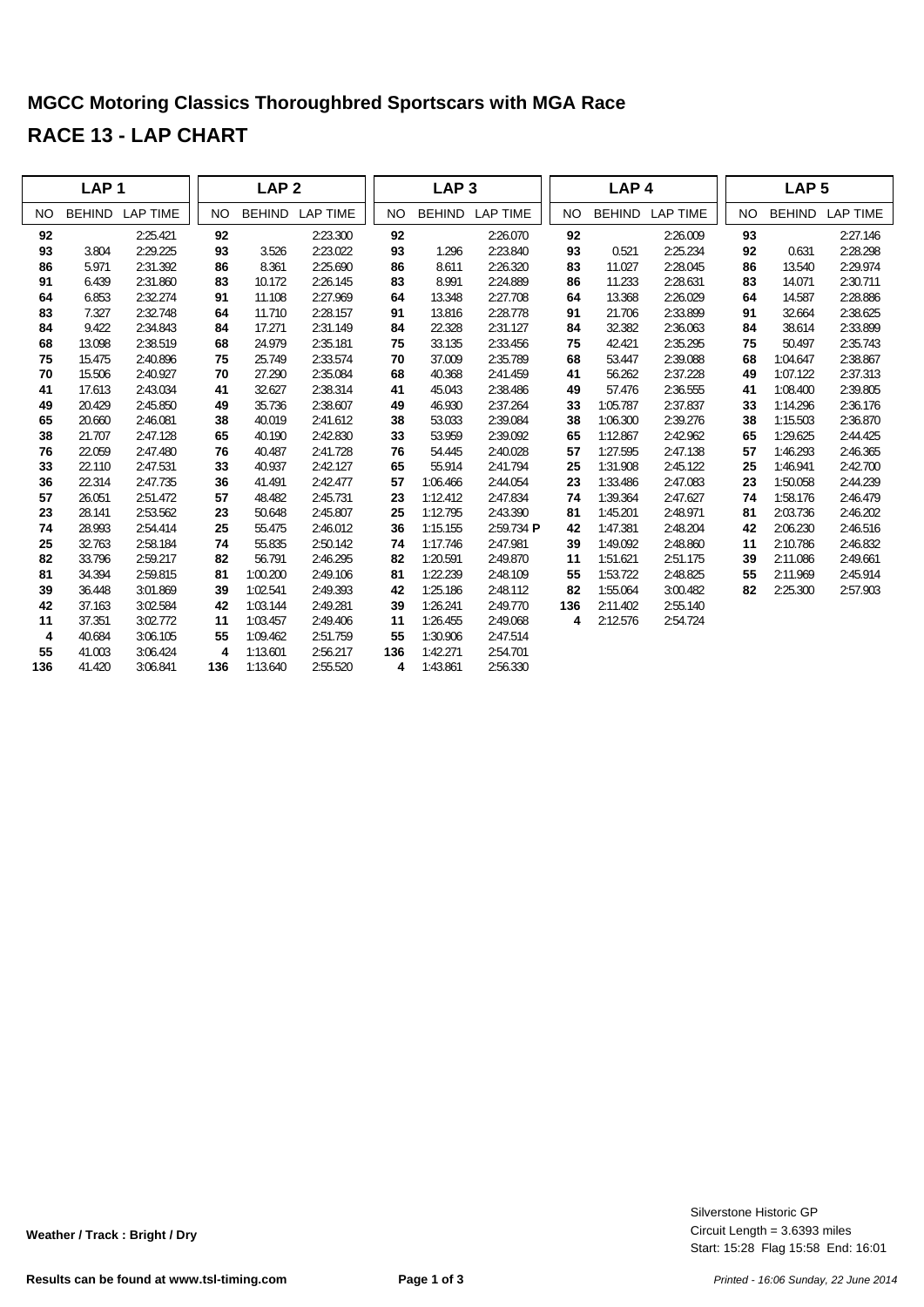|     | LAP <sub>6</sub> |          |     | LAP <sub>7</sub> |                         |     | LAP <sub>8</sub> |                 |           | LAP <sub>9</sub> |                     |     | <b>LAP 10</b> |                 |
|-----|------------------|----------|-----|------------------|-------------------------|-----|------------------|-----------------|-----------|------------------|---------------------|-----|---------------|-----------------|
| NO. | BEHIND           | LAP TIME | NO. | <b>BEHIND</b>    | <b>LAP TIME</b>         | NO. | BEHIND           | <b>LAP TIME</b> | <b>NO</b> | <b>BEHIND</b>    | <b>LAP TIME</b>     | NO. | BEHIND        | <b>LAP TIME</b> |
| 93  |                  | 2:25.816 | 93  |                  | 2:26.831                | 93  |                  | 2:27.911        | 93        |                  | 2:28.031            | 92  |               | 2:25.039        |
| 92  | 2.258            | 2:27.443 | 42  | 1 Lap            | 2:48.396                | 92  | 3.474            | 2:27.030        | 92        | 1.096            | 2:25.653            | 93  | 4.896         | 2:31.031        |
| 136 | 1 Lap            | 2:52.430 | 92  | 4.355            | 2:28.928                | 74  | 1 Lap            | 2:47.773        | 25        | 1 Lap            | 2:42.248            | 86  | 17.334        | 2:26.766        |
| 4   | 1 Lap            | 2:53.989 | 11  | 1 Lap            | 2:47.543                | 81  | 1 Lap            | 2:46.491        | 57        | 1 Lap            | 2:43.696            | 64  | 18.038        | 2:26.339        |
| 86  | 13.350           | 2:25.626 | 39  | 1 Lap            | 2:52.010                | 86  | 16.716           | 2:28.494        | 65        | 1 Lap            | $2:57.535$ <b>P</b> | 83  | 19.832        | 2:27.467        |
| 83  | 14.964           | 2:26.709 | 86  | 16.133           | 2:29.614                | 64  | 17.139           | 2:28.004        | 86        | 16.703           | 2:28.018            | 25  | 1 Lap         | 2:42.082        |
| 64  | 15.584           | 2:26.813 | 64  | 17.046           | 2:28.293                | 83  | 17.817           | 2:26.857        | 64        | 17.834           | 2:28.726            | 57  | 1 Lap         | 2:44.620        |
| 91  | 42.266           | 2:35.418 | 83  | 18.871           | 2:30.738                | 23  | 1 Lap            | 3:06.006        | 83        | 18.500           | 2:28.714            | 74  | 1 Lap         | 2:45.017        |
| 84  | 45.169           | 2:32.371 | 55  | 1 Lap            | 3:08.751                | 42  | 1 Lap            | 2:47.494        | 74        | 1 Lap            | 2:49.422            | 81  | 1 Lap         | 2:45.635        |
| 75  | 1:01.449         | 2:36.768 | 136 | 1 Lap            | 2:54.263                | 11  | 1 Lap            | 2:49.005        | 81        | 1 Lap            | 2:48.049            | 23  | 1 Lap         | 2:47.502        |
| 68  | 1:14.879         | 2:36.048 | 4   | 1 Lap            | 2:53.398                | 39  | 1 Lap            | 2:50.235        | 23        | 1 Lap            | 2:47.378            | 11  | 1 Lap         | 2:49.495        |
| 49  | 1:18.927         | 2:37.621 | 91  | 54.353           | 2:38.918                | 55  | 1 Lap            | 2:51.331        | 42        | 1 Lap            | 2:45.917            | 42  | 1 Lap         | 3:01.756 P      |
| 41  | 1:19.582         | 2:36.998 | 82  | 1 Lap            | 3:22.458 $\blacksquare$ | 4   | 1 Lap            | 2:52.145        | 11        | 1 Lap            | 2:48.526            | 39  | 1 Lap         | 2:50.692        |
| 33  | 1:26.153         | 2:37.673 | 84  | 59.910           | 2:41.572 P              | 91  | 1:08.754         | 2:42.312        | 39        | 1 Lap            | 2:50.844            | 91  | 1:29.871      | 2:35.983        |
| 38  | 1:26.415         | 2:36.728 | 75  | 1:12.699         | 2:38.081                | 136 | 1 Lap            | 3:04.465 P      | 55        | 1 Lap            | 2:55.824            | 75  | 1:38.473      | 2:36.216        |
| 65  | 1:48.892         | 2:45.083 | 68  | 1:22.431         | 2:34.383                | 75  | 1:21.103         | 2:36.315        | 91        | 1:20.023         | 2:39.300            | 68  | 1:46.304      | 2:36.216        |
| 25  | 2:04.663         | 2:43.538 | 49  | 1:30.073         | 2:37.977                | 68  | 1:29.271         | 2:34.751        | 4         | 1 Lap            | 2:50.354            | 4   | 1 Lap         | 2:51.420        |
| 57  | 2:04.898         | 2:44.421 | 33  | 1:37.348         | 2:38.026                | 49  | 1:45.542         | 2:43.380        | 75        | 1:28.392         | 2:35.320            | 55  | 1 Lap         | 2:59.290        |
| 23  | 2:08.099         | 2:43.857 | 41  | 1:38.633         | 2:45.882                | 33  | 1:46.293         | 2:36.856        | 68        | 1:36.223         | 2:34.983            | 49  | 2:07.795      | 2:38.068        |
| 74  | 2:19.689         | 2:47.329 | 38  | 1:38.760         | 2:39.176                | 41  | 1:47.564         | 2:36.842        | 49        | 1:55.862         | 2:38.351            | 41  | 2:10.952      | 2:39.048        |
| 81  | 2:23.525         | 2:45.605 | 65  | 2:09.522         | 2:47.461                | 38  | 1:47.578         | 2:36.729        | 33        | 1:56.937         | 2:38.675            |     |               |                 |
|     |                  |          | 25  | 2:20.917         | 2:43.085                |     |                  |                 | 41        | 1:58.039         | 2:38.506            |     |               |                 |
|     |                  |          | 57  | 2:21.700         | 2:43.633                |     |                  |                 | 38        | 2:17.058         | 2:57.511            |     |               |                 |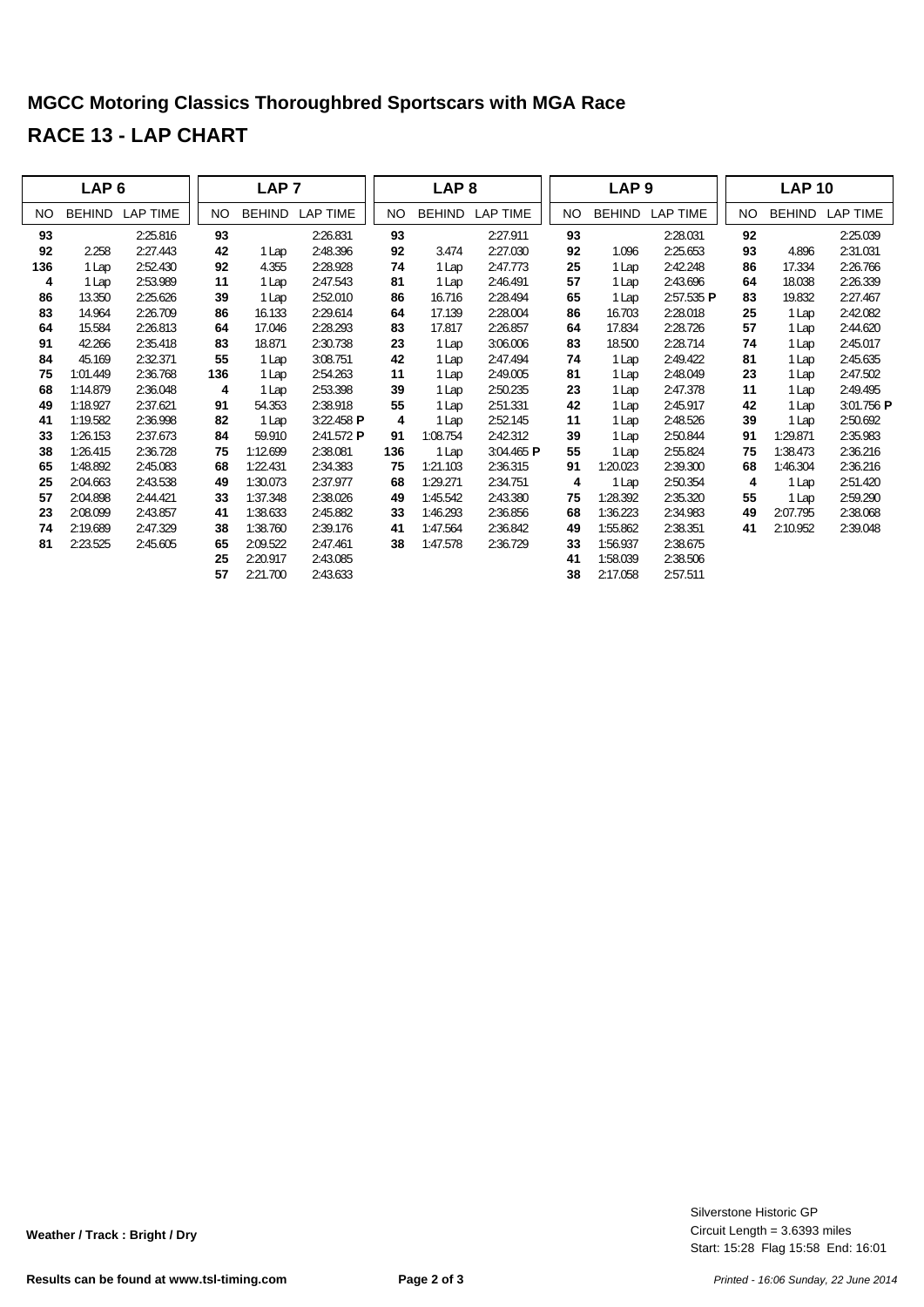|    | <b>LAP 11</b> |                 | <b>LAP 12</b> |               |                 |  |  |  |  |
|----|---------------|-----------------|---------------|---------------|-----------------|--|--|--|--|
| NO | <b>BEHIND</b> | <b>LAP TIME</b> | <b>NO</b>     | <b>BEHIND</b> | <b>LAP TIME</b> |  |  |  |  |
| 92 |               | 2:26.601        | 92            |               | 2:28.167        |  |  |  |  |
| 38 | 1 Lap         | 2:41.172        | 86            | 14.370        | 2:26.015        |  |  |  |  |
| 93 | 15.956        | 2:37.661        | 64            | 15.166        | 2:26.374        |  |  |  |  |
| 86 | 16.522        | 2:25.789        | 38            | 1 Lap         | 2:43.135        |  |  |  |  |
| 64 | 16.959        | 2:25.522        | 83            | 21.571        | 2:29.685        |  |  |  |  |
| 83 | 20.053        | 2:26.822        | 25            | 1 Lap         | 2:43.516        |  |  |  |  |
| 25 | 1 Lap         | 2:42.220        | 57            | 1 Lap         | 2:49.034        |  |  |  |  |
| 57 | 1 Lap         | 2:44.775        | 74            | 1 Lap         | 2:46.339        |  |  |  |  |
| 74 | 1 Lap         | 2:43.986        | 81            | 1 Lap         | 2:46.378        |  |  |  |  |
| 81 | 1 Lap         | 2:45.958        | 91            | 1:36.744      | 2:32.209        |  |  |  |  |
| 23 | 1 Lap         | 2:47.122        | 23            | 1 Lap         | 2:50.180        |  |  |  |  |
| 91 | 1:32.702      | 2:29.432        | 75            | 1:57.266      | 2:37.850        |  |  |  |  |
| 11 | 1 Lap         | 2:51.613        | 11            | 1 Lap         | 2:52.092        |  |  |  |  |
| 39 | 1 Lap         | 2:51.772        | 68            | 2:01.250      | 2:35.289        |  |  |  |  |
| 75 | 1:47.583      | 2:35.711        | 39            | 1 Lap         | 2:49.597        |  |  |  |  |
| 68 | 1:54.128      | 2:34.425        | 49            | 2:29.161      | 2:37.801        |  |  |  |  |
| 4  | 1 Lap         | 2:49.484        | 41            | 2:35.510      | 2:41.671        |  |  |  |  |
| 49 | 2:19.527      | 2:38.333        | 4             | 1 Lap         | 2:51.870        |  |  |  |  |
| 55 | 1 Lap         | 2:54.729        | 55            | 1 Lap         | 2:59.545        |  |  |  |  |
| 41 | 2:22.006      | 2:37.655        |               |               |                 |  |  |  |  |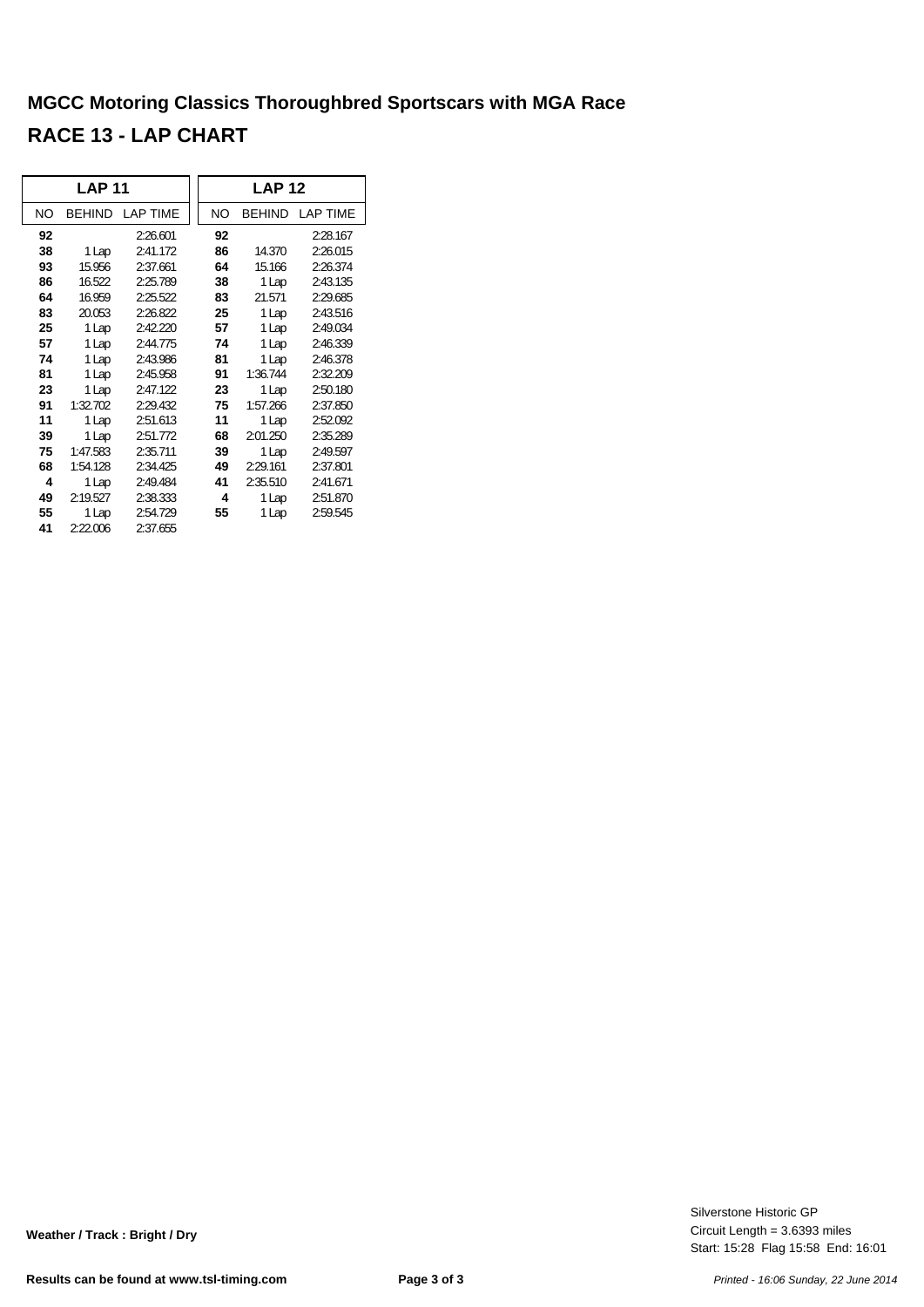| P1               | <b>Spencer MCCARTHY</b><br>92 |                |                |                              |
|------------------|-------------------------------|----------------|----------------|------------------------------|
| LAP              | <b>LAP TIME</b>               | <b>DIFF</b>    | <b>MPH</b>     | TIME OF DAY                  |
| $1 -$            | 2:25.421                      | 2.121          | 90.09          | 15:31:22.925                 |
| $\mathbf{2}$ -   | 2:23.300(1)                   |                | 91.42          | 15:33:46.225                 |
| 3 -              | 2:26.070                      | 2.770          | 89.69          | 15:36:12.295                 |
| $4 -$            | 2:26.009                      | 2.709          | 89.73          | 15:38:38.304                 |
| 5 -              | 2:28.298                      | 4.998          | 88.34          | 15:41:06.602                 |
| 6 -              | 2:27.443                      | 4.143          | 88.85          | 15:43:34.045                 |
| $7 -$            | 2:28.928                      | 5.628          | 87.97          | 15:46:02.973                 |
| 8 -              | 2:27.030                      | 3.730          | 89.10          | 15:48:30.003                 |
| 9 -              | 2:25.653<br>(3)               | 2.353          | 89.95          | 15:50:55.656<br>15:53:20.695 |
| 10 -<br>$11 -$   | 2:25.039<br>(2)<br>2:26.601   | 1.739<br>3.301 | 90.33<br>89.37 | 15:55:47.296                 |
| 12 -             | 2:28.167                      | 4.867          | 88.42          | 15:58:15.463                 |
|                  |                               |                |                |                              |
| P <sub>2</sub>   | <b>Neil FOWLER</b><br>86      |                |                |                              |
| LAP              | <b>LAP TIME</b>               | <b>DIFF</b>    | <b>MPH</b>     | TIME OF DAY                  |
| $1 -$            | 2:31.392                      | 5.766          | 86.54          | 15:31:28.896                 |
| 2 -              | $2:25.690$ (2)                | 0.064          | 89.92          | 15:33:54.586                 |
| 3 -              | 2:26.320                      | 0.694          | 89.54          | 15:36:20.906                 |
| $4 -$            | 2:28.631                      | 3.005          | 88.14          | 15:38:49.537                 |
| 5 -              | 2:29.974                      | 4.348          | 87.36          | 15:41:19.511                 |
| 6 -              | 2:25.626(1)                   |                | 89.96          | 15:43:45.137                 |
| 7 -              | 2:29.614                      | 3.988          | 87.57          | 15:46:14.751                 |
| 8 -<br>9 -       | 2:28.494<br>2:28.018          | 2.868<br>2.392 | 88.23<br>88.51 | 15:48:43.245<br>15:51:11.263 |
| $10 -$           | 2:26.766                      | 1.140          | 89.26          | 15:53:38.029                 |
| 11 -             | $2:25.789$ (3)                | 0.163          | 89.86          | 15:56:03.818                 |
| $12 -$           | 2:26.015                      | 0.389          | 89.72          | 15:58:29.833                 |
|                  |                               |                |                |                              |
| P <sub>3</sub>   | <b>Josh FILES</b><br>64.      |                |                |                              |
| LAP              | <b>LAP TIME</b>               | <b>DIFF</b>    | MPH            | TIME OF DAY                  |
|                  |                               | 6.752          | 86.04          | 15:31:29.778                 |
| $1 -$            | 2:32.274                      |                |                |                              |
| 2 -              | 2:28.157                      | 2.635          | 88.43          | 15:33:57.935                 |
| 3 -              | 2:27.708                      | 2.186          | 88.70          | 15:36:25.643                 |
| $4 -$            | $2:26.029$ (2)                | 0.507          | 89.72          | 15:38:51.672                 |
| 5 -              | 2:28.886                      | 3.364          | 87.99          | 15:41:20.558                 |
| 6 -              | 2:26.813                      | 1.291          | 89.24          | 15:43:47.371                 |
| 7 -              | 2:28.293                      | 2.771          | 88.35          | 15:46:15.664                 |
| 8 -              | 2:28.004                      | 2.482          | 88.52          | 15:48:43.668                 |
| 9 -              | 2:28.726                      | 3.204          | 88.09          | 15:51:12.394                 |
| $10 -$           | $2:26.339$ (3)                | 0.817          | 89.53          | 15:53:38.733                 |
| 11 -             | 2:25.522(1)                   |                | 90.03          | 15:56:04.255                 |
| $12 -$           | 2:26.374                      | 0.852          | 89.50          | 15:58:30.629                 |
| <b>P4</b>        | 83<br><b>Rob SPENCER</b>      |                |                |                              |
| LAP              | <b>LAP TIME</b>               | DIFF           | <b>MPH</b>     | TIME OF DAY                  |
| 1 -              | 2:32.748                      | 7.859          | 85.77          | 15:31:30.252                 |
| 2 -              | $2:26.145$ (2)                | 1.256          | 89.64          | 15:33:56.397                 |
| $3 -$            | 2:24.889(1)                   |                | 90.42          | 15:36:21.286                 |
| 4 -              | 2:28.045                      | 3.156          | 88.49          | 15:38:49.331                 |
| 5 -              | 2:30.711                      | 5.822          | 86.93          | 15:41:20.042                 |
| 6 -              | 2:26.709 (3)                  | 1.820          | 89.30          | 15:43:46.751                 |
| $7 -$            | 2:30.738                      | 5.849          | 86.91          | 15:46:17.489                 |
| 8 -              | 2:26.857                      | 1.968          | 89.21          | 15:48:44.346                 |
| 9 -              | 2:28.714                      | 3.825          | 88.10          | 15:51:13.060                 |
| $10 -$           | 2:27.467                      | 2.578          | 88.84          | 15:53:40.527                 |
| $11 -$<br>$12 -$ | 2:26.822<br>2:29.685          | 1.933<br>4.796 | 89.23<br>87.52 | 15:56:07.349<br>15:58:37.034 |

DIFF = Difference To Personal Best Lap

DIFF = Difference To Personal Best Lap

| DIFF = Difference To Personal Best Lap |                            |                |                |                              |
|----------------------------------------|----------------------------|----------------|----------------|------------------------------|
| P <sub>5</sub>                         | 91<br>lan PRIOR            |                |                |                              |
| LAP                                    | <b>LAP TIME</b>            | <b>DIFF</b>    | <b>MPH</b>     | TIME OF DAY                  |
| $1 -$                                  | 2:31.860                   | 3.891          | 86.27          | 15:31:29.364                 |
| 2 -                                    | 2:27.969 (1)               |                | 88.54          | 15:33:57.333                 |
| 3 -                                    | 2:28.778<br>(2)            | 0.809          | 88.06          | 15:36:26.111                 |
| $4 -$                                  | 2:33.899                   | 5.930          | 85.13          | 15:39:00.010                 |
| 5 -                                    | 2:38.625                   | 10.656         | 82.59          | 15:41:38.635                 |
| $6 -$                                  | 2:35.418                   | 7.449          | 84.29          | 15:44:14.053                 |
| $7 -$                                  | 2:38.918                   | 10.949         | 82.44          | 15:46:52.971                 |
| 8 -                                    | 2:42.312                   | 14.343         | 80.71          | 15:49:35.283                 |
| 9 -                                    | 2:39.300                   | 11.331         | 82.24          | 15:52:14.583                 |
| $10 -$                                 | 2:35.983                   | 8.014          | 83.99          | 15:54:50.566                 |
| $11 -$                                 | 2:29.432(3)                | 1.463          | 87.67          | 15:57:19.998                 |
| $12 -$                                 | 2:32.209                   | 4.240          | 86.07          | 15:59:52.207                 |
| P6                                     | <b>Ken DEAMER</b><br>75    |                |                |                              |
| LAP                                    | <b>LAP TIME</b>            | <b>DIFF</b>    | <b>MPH</b>     | <b>TIME OF DAY</b>           |
| $1 -$                                  | 2:40.896                   | 7.440          | 81.42          | 15:31:38.400                 |
| 2 -                                    | 2:33.574<br>(2)            | 0.118          | 85.31          | 15:34:11.974                 |
| 3 -                                    | 2:33.456<br>(1)            |                | 85.37          | 15:36:45.430                 |
| $4 -$                                  | 2:35.295<br>(3)            | 1.839          | 84.36          | 15:39:20.725                 |
| 5 -                                    | 2:35.743                   | 2.287          | 84.12          | 15:41:56.468                 |
| $6 -$                                  | 2:36.768                   | 3.312          | 83.57          | 15:44:33.236                 |
| 7 -                                    | 2:38.081                   | 4.625          | 82.87          | 15:47:11.317                 |
| 8 -                                    | 2:36.315                   | 2.859          | 83.81          | 15:49:47.632                 |
| 9 -                                    | 2:35.320                   | 1.864          | 84.35          | 15:52:22.952                 |
| $10 -$                                 | 2:36.216                   | 2.760          | 83.86          | 15:54:59.168                 |
| $11 -$                                 | 2:35.711                   | 2.255          | 84.14          | 15:57:34.879                 |
| $12 -$                                 | 2:37.850                   | 4.394          | 83.00          | 16:00:12.729                 |
| P7                                     | <b>Lawrence WOOD</b><br>68 |                |                |                              |
|                                        |                            |                |                |                              |
| LAP                                    | <b>LAP TIME</b>            | <b>DIFF</b>    | <b>MPH</b>     | TIME OF DAY                  |
| $1 -$                                  |                            |                |                |                              |
|                                        | 2:38.519                   | 4.136          | 82.65          | 15:31:36.023                 |
| $2 -$                                  | 2:35.181                   | 0.798          | 84.42          | 15:34:11.204                 |
| $3 -$                                  | 2:41.459                   | 7.076          | 81.14          | 15:36:52.663                 |
| 4 -                                    | 2:39.088                   | 4.705          | 82.35          | 15:39:31.751                 |
| 5 -<br>6 -                             | 2:38.867<br>2:36.048       | 4.484<br>1.665 | 82.46<br>83.95 | 15:42:10.618<br>15:44:46.666 |
| 7 -                                    | 2:34.383                   |                | 84.86          | 15:47:21.049                 |
| 8 -                                    | (1)<br>2:34.751<br>(3)     | 0.368          | 84.66          | 15:49:55.800                 |
| 9 -                                    | 2:34.983                   | 0.600          | 84.53          | 15:52:30.783                 |
| 10 -                                   | 2:36.216                   | 1.833          | 83.86          | 15:55:06.999                 |
| 11 -                                   |                            |                |                | 15:57:41.424                 |
| $12 -$                                 | $2:34.425$ (2)<br>2:35.289 | 0.042<br>0.906 | 84.84<br>84.37 | 16:00:16.713                 |
| P8                                     | <b>Mark SCOTT</b><br>49    |                |                |                              |
| LAP                                    | <b>LAP TIME</b>            | DIFF           | <b>MPH</b>     | TIME OF DAY                  |
| $1 -$                                  | 2:45.850                   | 9.295          | 78.99          | 15:31:43.354                 |
| 2 -                                    | 2:38.607                   | 2.052          | 82.60          | 15:34:21.961                 |
| $3 -$                                  | 2:37.264<br>(2)            | 0.709          | 83.31          | 15:36:59.225                 |
| 4 -                                    | 2:36.555<br>(1)            |                | 83.68          | 15:39:35.780                 |
| 5 -                                    | 2:37.313<br>(3)            | 0.758          | 83.28          | 15:42:13.093                 |
| $6 -$                                  | 2:37.621                   | 1.066          | 83.12          | 15:44:50.714                 |
| $7 -$                                  | 2:37.977                   | 1.422          | 82.93          | 15:47:28.691                 |
| 8 -                                    | 2:43.380                   | 6.825          | 80.19          | 15:50:12.071                 |
| 9 -                                    | 2:38.351                   | 1.796          | 82.73          | 15:52:50.422                 |
| 10 -                                   | 2:38.068                   | 1.513          | 82.88          | 15:55:28.490                 |
| 11 -                                   | 2:38.333                   | 1.778          | 82.74          | 15:58:06.823                 |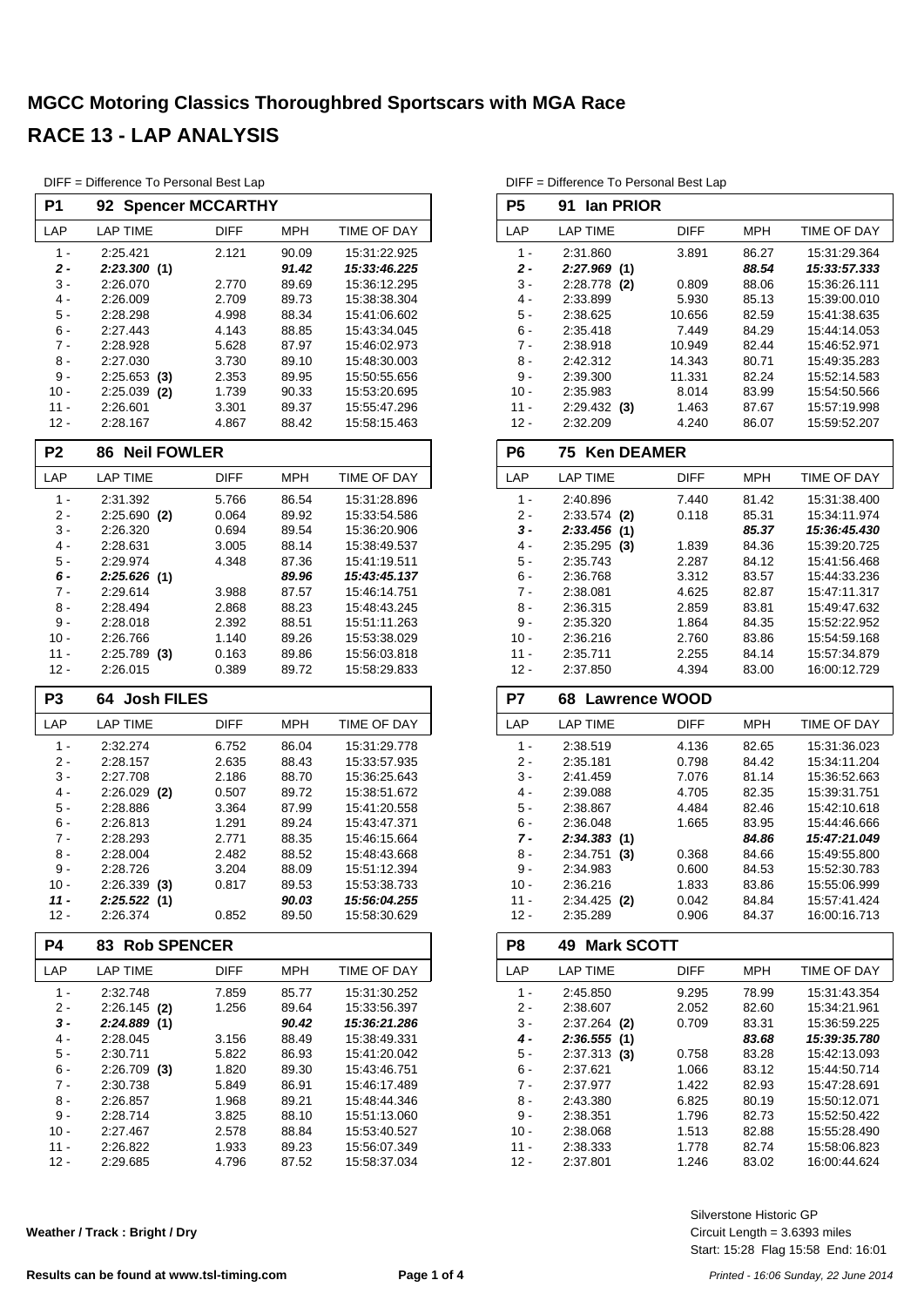| P <sub>9</sub> | <b>Babak FARSIAN</b><br>41     |             |                |                              |
|----------------|--------------------------------|-------------|----------------|------------------------------|
| LAP            | <b>LAP TIME</b>                | <b>DIFF</b> | <b>MPH</b>     | TIME OF DAY                  |
| $1 -$          | 2:43.034                       | 6.192       | 80.36          | 15:31:40.538                 |
| 2 -            | 2:38.314                       | 1.472       | 82.75          | 15:34:18.852                 |
| $3 -$          | 2:38.486                       | 1.644       | 82.66          | 15:36:57.338                 |
| 4 -            | $2:37.228$ (3)                 | 0.386       | 83.32          | 15:39:34.566                 |
| 5 -            | 2:39.805                       | 2.963       | 81.98          | 15:42:14.371                 |
| 6 -            | $2:36.998$ (2)                 | 0.156       | 83.45          | 15:44:51.369                 |
| 7 -            | 2:45.882                       | 9.040       | 78.98          | 15:47:37.251                 |
| 8 -            | 2:36.842(1)                    |             | 83.53          | 15:50:14.093                 |
| $9 -$          | 2:38.506                       | 1.664       | 82.65          | 15:52:52.599                 |
| 10 -           | 2:39.048                       | 2.206       | 82.37          | 15:55:31.647                 |
| 11 -           | 2:37.655                       | 0.813       | 83.10          | 15:58:09.302                 |
| 12 -           | 2:41.671                       | 4.829       | 81.03          | 16:00:50.973                 |
| <b>P10</b>     | <b>Neil CAWTHORN</b><br>38     |             |                |                              |
| LAP            | <b>LAP TIME</b>                | DIFF        | <b>MPH</b>     | TIME OF DAY                  |
| 1 -            | 2:47.128                       | 10.400      | 78.39          | 15:31:44.632                 |
| $2 -$          | 2:41.612                       | 4.884       | 81.06          | 15:34:26.244                 |
| 3 -            | 2:39.084                       | 2.356       | 82.35          | 15:37:05.328                 |
| 4 -            | 2:39.276                       | 2.548       | 82.25          | 15:39:44.604                 |
| 5 -            | $2:36.870$ (3)                 | 0.142       | 83.51          | 15:42:21.474                 |
| 6 -            | 2:36.728<br>(1)                |             | 83.59          | 15:44:58.202                 |
| 7 -            | 2:39.176                       | 2.448       | 82.30          | 15:47:37.378                 |
| 8 -            | $2:36.729$ (2)                 | 0.001       | 83.59          | 15:50:14.107                 |
| 9 -            | 2:57.511                       | 20.783      | 73.80          | 15:53:11.618                 |
| $10 -$         | 2:41.172                       | 4.444       | 81.29          | 15:55:52.790                 |
| $11 -$         | 2:43.135                       | 6.407       | 80.31          | 15:58:35.925                 |
| P11            | <b>Jack SMITH</b><br>25        |             |                |                              |
| LAP            | <b>LAP TIME</b>                | DIFF        | <b>MPH</b>     | TIME OF DAY                  |
| 1 -            | 2:58.184                       | 16.102      | 73.52          | 15:31:55.688                 |
| 2 -            | 2:46.012                       | 3.930       | 78.92          | 15:34:41.700                 |
| 3 -            | 2:43.390                       | 1.308       | 80.18          | 15:37:25.090                 |
| 4 -            | 2:45.122                       | 3.040       | 79.34          | 15:40:10.212                 |
| 5 -            | 2:42.700                       | 0.618       | 80.52          | 15:42:52.912                 |
| 6 -            | 2:43.538                       | 1.456       | 80.11          | 15:45:36.450                 |
| 7 -            | 2:43.085                       | 1.003       | 80.33          | 15:48:19.535                 |
| 8 -<br>$9-$    | 2:42.248<br>(3)<br>2:42.082(1) | 0.166       | 80.75          | 15:51:01.783                 |
| 10 -           | 2:42.220 (2)                   | 0.138       | 80.83<br>80.76 | 15:53:43.865<br>15:56:26.085 |
| $11 -$         | 2:43.516                       | 1.434       | 80.12          | 15:59:09.601                 |
|                |                                |             |                |                              |
| <b>P12</b>     | 57<br><b>Alan CHARLTON</b>     |             |                |                              |
| LAP            | <b>LAP TIME</b>                | <b>DIFF</b> | MPH            | TIME OF DAY                  |
| $1 -$          | 2:51.472                       | 7.839       | 76.40          | 15:31:48.976                 |
| 2 -            | 2:45.731                       | 2.098       | 79.05          | 15:34:34.707                 |
| $3 -$          | $2:44.054$ (3)                 | 0.421       | 79.86          | 15:37:18.761                 |
| 4 -            | 2:47.138                       | 3.505       | 78.38          | 15:40:05.899                 |
| 5 -            | 2:46.365<br>2:44.421           | 2.732       | 78.75          | 15:42:52.264                 |
| 6 -<br>7 -     | 2:43.633(1)                    | 0.788       | 79.68<br>80.06 | 15:45:36.685<br>15:48:20.318 |
| 8 -            | 2:43.696 (2)                   | 0.063       | 80.03          | 15:51:04.014                 |
| 9 -            | 2:44.620                       | 0.987       | 79.58          | 15:53:48.634                 |
| $10 -$         | 2:44.775                       | 1.142       | 79.51          | 15:56:33.409                 |
| 11 -           | 2:49.034                       | 5.401       | 77.50          | 15:59:22.443                 |
| <b>P13</b>     | <b>Phillip LAMBE</b><br>74     |             |                |                              |
|                |                                |             |                |                              |
| LAP            | <b>LAP TIME</b>                | <b>DIFF</b> | <b>MPH</b>     | TIME OF DAY                  |
| 1 -            | 2:54.414                       | 10.428      | 75.11          | 15:31:51.918                 |

DIFF = Difference To Personal Best Lap

**Weather / Track : Bright / Dry**

|       | DIFF = Difference To Personal Best Lap |       |       |              |
|-------|----------------------------------------|-------|-------|--------------|
| 2 -   | 2:50.142                               | 6.156 | 77.00 | 15:34:42.060 |
| 3 -   | 2:47.981                               | 3.995 | 77.99 | 15:37:30.041 |
| $4 -$ | 2:47.627                               | 3.641 | 78.16 | 15:40:17.668 |
| 5 -   | 2:46.479                               | 2.493 | 78.69 | 15:43:04.147 |
| $6 -$ | 2:47.329                               | 3.343 | 78.29 | 15:45:51.476 |
| $7 -$ | 2:47.773                               | 3.787 | 78.09 | 15:48:39.249 |
| 8 -   | 2:49.422                               | 5.436 | 77.33 | 15:51:28.671 |
| 9 -   | 2:45.017<br>(2)                        | 1.031 | 79.39 | 15.54.13.688 |
| 10 -  | 2:43.986<br>(1)                        |       | 79.89 | 15:56:57.674 |
| 11 -  | 2:46.339<br>(3)                        | 2.353 | 78.76 | 15:59:44.013 |
|       |                                        |       |       |              |

| P14             | <b>81 Alex THISTLETHWAYTE</b> |             |            |                    |
|-----------------|-------------------------------|-------------|------------|--------------------|
| LAP             | <b>LAP TIME</b>               | <b>DIFF</b> | <b>MPH</b> | <b>TIME OF DAY</b> |
| $1 -$           | 2:59.815                      | 14.210      | 72.86      | 15:31:57.319       |
| $2 -$           | 2:49.106                      | 3.501       | 77.47      | 15:34:46.425       |
| $3 -$           | 2:48.109                      | 2.504       | 77.93      | 15:37:34.534       |
| 4 -             | 2:48.971                      | 3.366       | 77.53      | 15:40:23.505       |
| $5 -$           | 2:46.202                      | 0.597       | 78.83      | 15:43:09.707       |
| $6 -$           | 2:45.605(1)                   |             | 79.11      | 15:45:55.312       |
| $7 -$           | 2:46.491                      | 0.886       | 78.69      | 15:48:41.803       |
| $8 -$           | 2:48.049                      | 2.444       | 77.96      | 15:51:29.852       |
| $9 -$           | 2:45.635<br>(2)               | 0.030       | 79.10      | 15:54:15.487       |
| $10 -$          | 2:45.958<br>(3)               | 0.353       | 78.94      | 15:57:01.445       |
| $11 -$          | 2:46.378                      | 0.773       | 78.74      | 15:59:47.823       |
| <b>P15</b>      | 23 Clive GIMSON               |             |            |                    |
| LAP             | <b>LAP TIME</b>               | <b>DIFF</b> | <b>MPH</b> | <b>TIME OF DAY</b> |
| 1 -             | 2:53.562                      | 9.705       | 75.48      | 15:31:51.066       |
| $2 -$           | $2:45.807$ (3)                | 1.950       | 79.01      | 15:34:36.873       |
| $3 -$           | 2:47.834                      | 3.977       | 78.06      | 15:37:24.707       |
| $4 -$           | 2:47.083                      | 3.226       | 78.41      | 15:40:11.790       |
| $5 -$           | 2:44.239<br>(2)               | 0.382       | 79.77      | 15:42:56.029       |
| $6 -$           | 2:43.857(1)                   |             | 79.95      | 15:45:39.886       |
| $7 -$           | 3:06.006                      | 22.149      | 70.43      | 15:48:45.892       |
| 8 -             | 2:47.378                      | 3.521       | 78.27      | 15:51:33.270       |
| $9 -$           | 2:47.502                      | 3.645       | 78.21      | 15:54:20.772       |
| $10 -$          | 2:47.122                      | 3.265       | 78.39      | 15:57:07.894       |
| $11 -$          | 2:50.180                      | 6.323       | 76.98      | 15:59:58.074       |
| P <sub>16</sub> | 11<br><b>Martyn CLEWS</b>     |             |            |                    |

| P16                           | 11<br><b>Martyn CLEWS</b> |             |            |              |
|-------------------------------|---------------------------|-------------|------------|--------------|
| LAP                           | <b>LAP TIME</b>           | <b>DIFF</b> | <b>MPH</b> | TIME OF DAY  |
| 1 -                           | 3:02.772                  | 15.940      | 71.68      | 15:32:00.276 |
| $2 -$                         | 2:49.406                  | 2.574       | 77.33      | 15:34:49.682 |
| $3 -$                         | 2:49.068                  | 2.236       | 77.49      | 15:37:38.750 |
| $4 -$                         | 2:51.175                  | 4.343       | 76.54      | 15:40:29.925 |
| 5 -                           | 2:46.832(1)               |             | 78.53      | 15:43:16.757 |
| $6 -$                         | 2:47.543<br>(2)           | 0.711       | 78.19      | 15:46:04.300 |
| $7 -$                         | 2:49.005                  | 2.173       | 77.52      | 15:48:53.305 |
| 8 -                           | $2:48.526$ (3)            | 1.694       | 77.74      | 15.51.41.831 |
| 9 -                           | 2:49.495                  | 2.663       | 77.29      | 15:54:31.326 |
| $10 -$                        | 2:51.613                  | 4.781       | 76.34      | 15:57:22.939 |
| $11 -$                        | 2:52.092                  | 5.260       | 76.13      | 16:00:15.031 |
| <b>P17</b>                    | <b>Ivan HAYWARD</b><br>39 |             |            |              |
| LAP                           | <b>LAP TIME</b>           | <b>DIFF</b> | <b>MPH</b> | TIME OF DAY  |
| 1<br>$\overline{\phantom{a}}$ | 3.01.869                  | 13.009      | 72.03      | 15:31:59.373 |

| I AP  | LAP TIME       | <b>DIFF</b> | <b>MPH</b> | TIME OF DAY  |
|-------|----------------|-------------|------------|--------------|
| 1 -   | 3:01.869       | 13.009      | 72.03      | 15:31:59.373 |
| $2 -$ | $2:49.393$ (2) | 0.533       | 77.34      | 15:34:48.766 |
| 3 -   | 2:49.770       | 0.910       | 77.17      | 15:37:38.536 |
| 4 -   | 2:48.860(1)    |             | 77.58      | 15:40:27.396 |
| 5 -   | 2:49.661       | 0.801       | 77.22      | 15:43:17.057 |
| ჩ -   | 2:52.010       | 3.150       | 76.16      | 15:46:09.067 |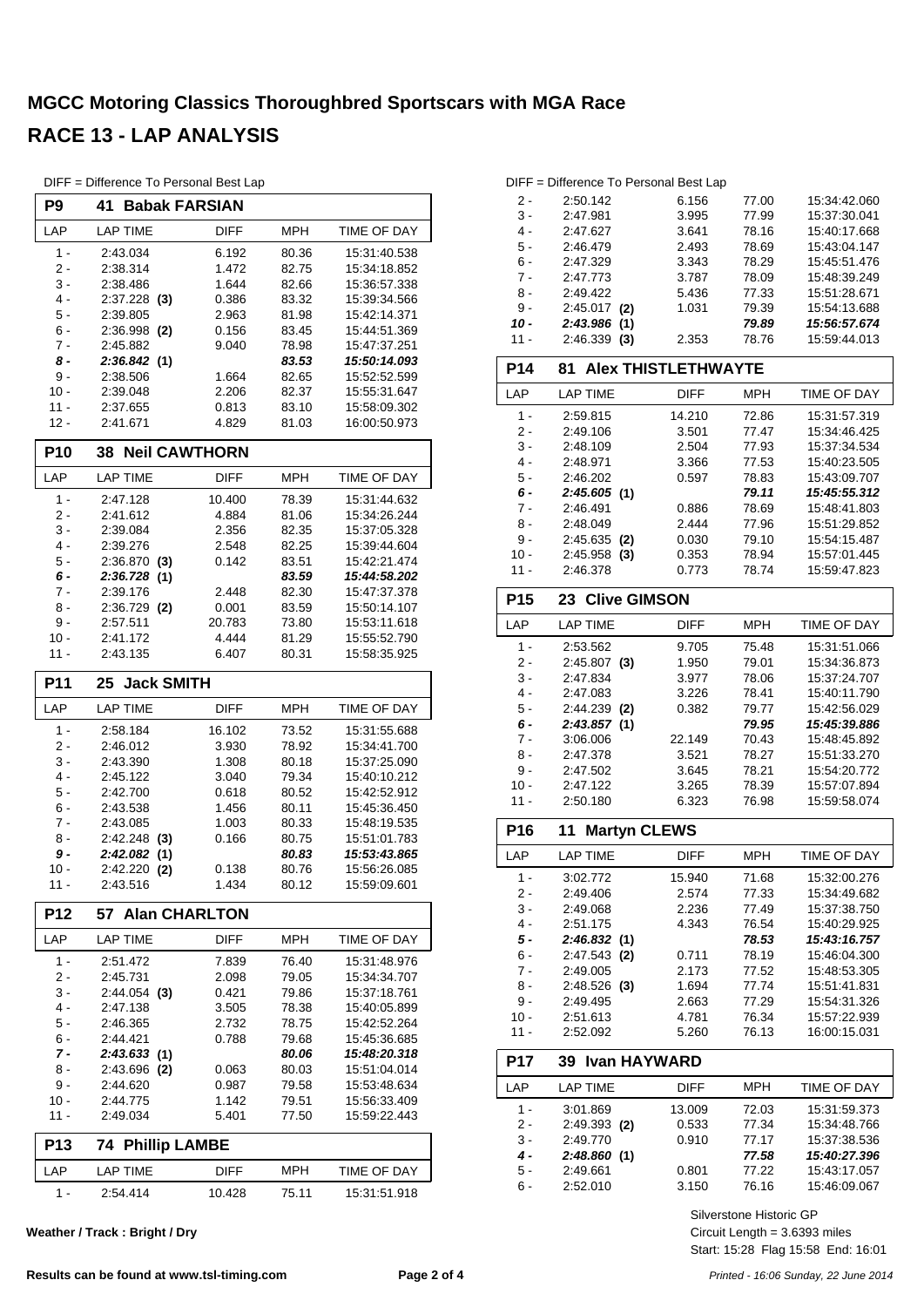|                 | DIFF = Difference To Personal Best Lap |                         |                |                              |
|-----------------|----------------------------------------|-------------------------|----------------|------------------------------|
| $7 -$           | 2:50.235                               | 1.375                   | 76.96          | 15:48:59.302                 |
| 8 -             | 2:50.844                               | 1.984                   | 76.68          | 15:51:50.146                 |
| 9 -             | 2:50.692                               | 1.832                   | 76.75          | 15:54:40.838                 |
| 10 -            | 2:51.772                               | 2.912                   | 76.27          | 15:57:32.610                 |
| 11 -            | $2:49.597$ (3)                         | 0.737                   | 77.25          | 16:00:22.207                 |
| <b>P18</b>      | <b>Peter HISCOCKS</b><br>4             |                         |                |                              |
| LAP             | <b>LAP TIME</b>                        | DIFF                    | <b>MPH</b>     | TIME OF DAY                  |
| $1 -$           | 3:06.105                               | 16.621                  | 70.39          | 15:32:03.609                 |
| 2 -             | 2:56.217                               | 6.733                   | 74.35          | 15:34:59.826                 |
| $3 -$           | 2:56.330                               | 6.846                   | 74.30          | 15:37:56.156                 |
| 4 -             | 2.54.724                               | 5.240                   | 74.98          | 15:40:50.880                 |
| 5 -             | 2:53.989                               | 4.505                   | 75.30          | 15:43:44.869                 |
| 6 -<br>$7 -$    | 2:53.398<br>2:52.145                   | 3.914<br>2.661          | 75.55<br>76.10 | 15:46:38.267<br>15:49:30.412 |
| 8 -             | $2:50.354$ (2)                         | 0.870                   | 76.90          | 15:52:20.766                 |
| 9 -             | 2:51.420(3)                            | 1.936                   | 76.43          | 15:55:12.186                 |
| 10 -            | 2:49.484(1)                            |                         | 77.30          | 15:58:01.670                 |
| 11 -            | 2:51.870                               | 2.386                   | 76.23          | 16:00:53.540                 |
| P <sub>19</sub> | 55 Michael HUNTER                      |                         |                |                              |
| LAP             | <b>LAP TIME</b>                        | <b>DIFF</b>             | <b>MPH</b>     | <b>TIME OF DAY</b>           |
| 1 -             | 3:06.424                               | 20.510                  | 70.27          | 15:32:03.928                 |
| 2 -             | 2:51.759                               | 5.845                   | 76.27          | 15:34:55.687                 |
| 3 -             | $2:47.514$ (2)                         | 1.600                   | 78.21          | 15:37:43.201                 |
| 4 -             | 2:48.825<br>(3)                        | 2.911                   | 77.60          | 15:40:32.026                 |
| 5 -             | 2:45.914 (1)                           |                         | 78.96          | 15:43:17.940                 |
| 6 -<br>7 -      | 3:08.751<br>2:51.331                   | 22.837<br>5.417         | 69.41<br>76.47 | 15:46:26.691<br>15:49:18.022 |
| 8 -             | 2:55.824                               | 9.910                   | 74.51          | 15:52:13.846                 |
| 9 -             | 2:59.290                               | 13.376                  | 73.07          | 15:55:13.136                 |
| 10 -            | 2:54.729                               | 8.815                   | 74.98          | 15:58:07.865                 |
| 11 -            | 2.59.545                               | 13.631                  | 72.97          | 16:01:07.410                 |
| <b>P20</b>      | 93                                     | <b>Russell MCCARTHY</b> |                |                              |
| LAP             | LAP TIME                               | <b>DIFF</b>             | MPH            | TIME OF DAY                  |
| 1 -             | 2:29.225                               | 6.203                   | 87.79          | 15:31:26.729                 |
| $2 -$           | 2:23.022(1)                            |                         | 91.60          | 15:33:49.751                 |
| 3 -             | $2:23.840$ (2)                         | 0.818                   | 91.08          | 15:36:13.591                 |
| 4 -             | $2:25.234$ (3)                         | 2.212                   | 90.21          | 15:38:38.825                 |
| 5 -             | 2:27.146                               | 4.124                   | 89.03          | 15:41:05.971                 |
| 6 -             | 2:25.816                               | 2.794                   | 89.85          | 15:43:31.787                 |
| $7 -$           | 2:26.831                               | 3.809                   | 89.23          | 15:45:58.618                 |
| $8 -$           | 2:27.911                               | 4.889                   | 88.57          | 15:48:26.529                 |
| $9 -$<br>$10 -$ | 2:28.031                               | 5.009<br>8.009          | 88.50          | 15:50:54.560                 |
| 11 -            | 2:31.031<br>2:37.661                   | 14.639                  | 86.74<br>83.10 | 15:53:25.591<br>15:56:03.252 |
| P21             | <b>Max CAWTHORN</b><br>33              |                         |                |                              |
| LAP             | <b>LAP TIME</b>                        | <b>DIFF</b>             | <b>MPH</b>     | TIME OF DAY                  |
| 1 -             | 2:47.531                               | 11.355                  | 78.20          | 15:31:45.035                 |
| 2 -             | 2:42.127                               | 5.951                   | 80.81          | 15:34:27.162                 |
| 3 -             | 2:39.092                               | 2.916                   | 82.35          | 15:37:06.254                 |
| 4 -             | 2:37.837                               | 1.661                   | 83.00          | 15:39:44.091                 |
| 5 -             | 2:36.176(1)                            |                         | 83.89          | 15:42:20.267                 |
| 6 -             | $2:37.673$ (3)                         | 1.497                   | 83.09          | 15:44:57.940                 |
| $7 -$           | 2:38.026                               | 1.850                   | 82.90          | 15:47:35.966                 |
|                 |                                        |                         |                |                              |
| 8 -<br>9 -      | $2:36.856$ (2)<br>2:38.675             | 0.680<br>2.499          | 83.52<br>82.56 | 15:50:12.822<br>15:52:51.497 |

DIFF - Difference To Personal Best La

| <b>P22</b>      |                                   | <b>42 Robert INNES-KER</b> |                |                                                                                                                                                                                                                                                                                                                                                                         |
|-----------------|-----------------------------------|----------------------------|----------------|-------------------------------------------------------------------------------------------------------------------------------------------------------------------------------------------------------------------------------------------------------------------------------------------------------------------------------------------------------------------------|
| LAP             | <b>LAP TIME</b>                   | <b>DIFF</b>                | MPH            | TIME OF DAY                                                                                                                                                                                                                                                                                                                                                             |
| 1 -             | 3:02.584                          | 16.667                     | 71.75          | 15:32:00.088                                                                                                                                                                                                                                                                                                                                                            |
| $2 -$           | 2:49.281                          | 3.364                      | 77.39          | 15:34:49.369                                                                                                                                                                                                                                                                                                                                                            |
| $3 -$           | 2:48.112                          | 2.195                      | 77.93          | 15:37:37.481                                                                                                                                                                                                                                                                                                                                                            |
| $4 -$           | 2:48.204                          | 2.287                      | 77.89          | 15:40:25.685                                                                                                                                                                                                                                                                                                                                                            |
| 5 -             | 2:46.516 (2)                      | 0.599                      | 78.68          | 15:43:12.201                                                                                                                                                                                                                                                                                                                                                            |
| $6 -$           | 2:48.396                          | 2.479                      | 77.80          | 15:46:00.597                                                                                                                                                                                                                                                                                                                                                            |
| 7 -             | $2:47.494$ (3)                    | 1.577                      | 78.22          | 15:48:48.091                                                                                                                                                                                                                                                                                                                                                            |
| 8 -             | 2:45.917(1)                       |                            | 78.96          | 15:51:34.008                                                                                                                                                                                                                                                                                                                                                            |
| 9 -             | 3:01.756<br>Р                     | 15.839                     | 72.08          | 15:54:35.764                                                                                                                                                                                                                                                                                                                                                            |
| P <sub>23</sub> | 65                                | <b>Tyrone (Ben) WHITE</b>  |                |                                                                                                                                                                                                                                                                                                                                                                         |
| LAP             | <b>LAP TIME</b>                   | <b>DIFF</b>                | MPH            | TIME OF DAY                                                                                                                                                                                                                                                                                                                                                             |
| $1 -$           | 2:46.081                          | 4.287                      | 78.88          | 15:31:43.585                                                                                                                                                                                                                                                                                                                                                            |
| $2 -$           | $2:42.830$ (2)                    | 1.036                      | 80.46          | 15:34:26.415                                                                                                                                                                                                                                                                                                                                                            |
| 3 -             | 2:41.794(1)                       |                            | 80.97          | 15:37:08.209                                                                                                                                                                                                                                                                                                                                                            |
| $4 -$           | $2:42.962$ (3)                    | 1.168                      | 80.39          | 15:39:51.171                                                                                                                                                                                                                                                                                                                                                            |
| 5 -             | 2:44.425                          | 2.631                      | 79.68          | 15:42:35.596                                                                                                                                                                                                                                                                                                                                                            |
| $6 -$           | 2:45.083                          | 3.289                      | 79.36          | 15:45:20.679                                                                                                                                                                                                                                                                                                                                                            |
| $7 -$           | 2:47.461                          | 5.667                      | 78.23          | 15:48:08.140                                                                                                                                                                                                                                                                                                                                                            |
| 8 -             | 2:57.535<br>Ρ                     | 15.741                     | 73.79          | 15:51:05.675                                                                                                                                                                                                                                                                                                                                                            |
| <b>P24</b>      | 84                                | <b>Ollie NEAVES</b>        |                |                                                                                                                                                                                                                                                                                                                                                                         |
| LAP             | <b>LAP TIME</b>                   | DIFF                       | MPH            | TIME OF DAY                                                                                                                                                                                                                                                                                                                                                             |
| 1 -             | 2:34.843                          | 3.716                      | 84.61          | 15:31:32.347                                                                                                                                                                                                                                                                                                                                                            |
|                 |                                   |                            |                |                                                                                                                                                                                                                                                                                                                                                                         |
| $2 -$           | 2:31.149 (2)                      | 0.022                      | 86.68          |                                                                                                                                                                                                                                                                                                                                                                         |
| 3 -             | 2:31.127(1)                       |                            | 86.69          |                                                                                                                                                                                                                                                                                                                                                                         |
| 4 -             | 2:36.063                          | 4.936                      | 83.95          |                                                                                                                                                                                                                                                                                                                                                                         |
| 5 -             | 2:33.899                          | 2.772                      | 85.13          |                                                                                                                                                                                                                                                                                                                                                                         |
| 6 -             | 2:32.371<br>(3)                   | 1.244                      | 85.98          |                                                                                                                                                                                                                                                                                                                                                                         |
| 7 -             | 2:41.572<br>Р                     | 10.445                     | 81.08          |                                                                                                                                                                                                                                                                                                                                                                         |
| P <sub>25</sub> | 136                               | <b>Nick WILKINS</b>        |                |                                                                                                                                                                                                                                                                                                                                                                         |
| LAP             | <b>LAP TIME</b>                   | <b>DIFF</b>                | <b>MPH</b>     |                                                                                                                                                                                                                                                                                                                                                                         |
| 1 -             | 3:06.841                          | 14.411                     | 70.12          |                                                                                                                                                                                                                                                                                                                                                                         |
| $2 -$           | 2:55.520                          | 3.090                      | 74.64          |                                                                                                                                                                                                                                                                                                                                                                         |
| 3 -             | 2:54.701<br>(3)                   | 2.271                      | 74.99          |                                                                                                                                                                                                                                                                                                                                                                         |
| 4 -             | 2:55.140                          | 2.710                      | 74.80          |                                                                                                                                                                                                                                                                                                                                                                         |
| 5 -             | 2:52.430(1)                       |                            | 75.98          |                                                                                                                                                                                                                                                                                                                                                                         |
| 6 -<br>7 -      | 2:54.263 (2)<br>3:04.465 <b>P</b> | 1.833<br>12.035            | 75.18<br>71.02 |                                                                                                                                                                                                                                                                                                                                                                         |
| <b>P26</b>      | 82.                               | <b>Martin BARROW</b>       |                |                                                                                                                                                                                                                                                                                                                                                                         |
| LAP             | LAP TIME                          | DIFF                       | MPH            |                                                                                                                                                                                                                                                                                                                                                                         |
| 1 -             | 2.59.217                          | 12.922                     | 73.10          | 15:31:56.721                                                                                                                                                                                                                                                                                                                                                            |
| 2 -             | 2:46.295(1)                       |                            | 78.78          |                                                                                                                                                                                                                                                                                                                                                                         |
| 3 -             | 2:49.870 (2)                      | 3.575                      | 77.12          |                                                                                                                                                                                                                                                                                                                                                                         |
| 4 -             | 3:00.482                          | 14.187                     | 72.59          |                                                                                                                                                                                                                                                                                                                                                                         |
| 5 -             | 2:57.903 (3)                      | 11.608                     | 73.64          | 15:43:31.271                                                                                                                                                                                                                                                                                                                                                            |
| 6 -             | 3:22.458<br>P                     | 36.163                     | <u>64.71</u>   |                                                                                                                                                                                                                                                                                                                                                                         |
| P27             | 70                                | <b>Jordan SPENCER</b>      |                |                                                                                                                                                                                                                                                                                                                                                                         |
| LAP             | <b>LAP TIME</b>                   | <b>DIFF</b>                | MPH            |                                                                                                                                                                                                                                                                                                                                                                         |
| 1 -             | 2:40.927                          | 5.843                      | 81.41          | 15:31:38.431                                                                                                                                                                                                                                                                                                                                                            |
| $2 -$<br>3 -    | 2:35.084(1)<br>$2:35.789$ (2)     | 0.705                      | 84.48<br>84.09 | 15:34:03.496<br>15:36:34.623<br>15:39:10.686<br>15:41:44.585<br>15:44:16.956<br>15:46:58.528<br><b>TIME OF DAY</b><br>15:32:04.345<br>15:34:59.865<br>15:37:54.566<br>15:40:49.706<br>15:43:42.136<br>15:46:36.399<br>15:49:40.864<br>TIME OF DAY<br>15:34:43.016<br>15:37:32.886<br>15:40:33.368<br><u>15:46:53.729</u><br>TIME OF DAY<br>15:34:13.515<br>15:36:49.304 |

Start: 15:28 Flag 15:58 End: 16:01 Circuit Length = 3.6393 miles Silverstone Historic GP

**Weather / Track : Bright / Dry**